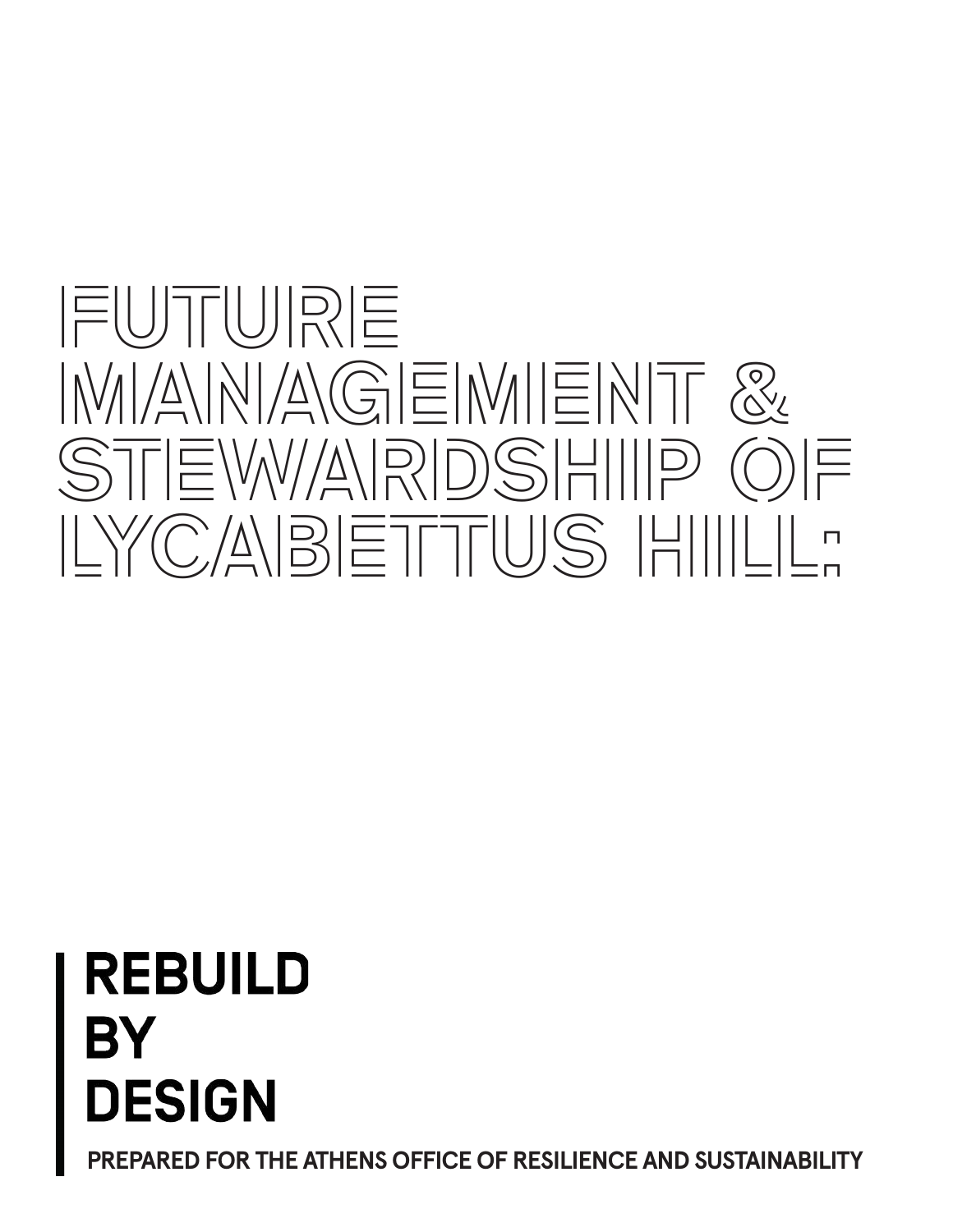# **TABLE OF CONTENTS**

**INTRODUCTION** pg. 1 **OVERVIEW OF REPORT** pg. 2 **TYPES OF PARK STRUCTURES** pg. 3-4 **CASE STUDIES FROM ABROAD** pg. 5-10 **LOCAL CASE STUDIES** pg. 10-14 **RECOMMENDATIONS** pg. 15-16 **NEXT STEPS** pg. 17-18 **SOURCES** pg. 19



# **INTRODUCTION**

The long-term goal for the Lycabettus Hill Program is to create a vibrant and ecological public space that has proper management and enough funding to be responsive to the residents, visitors, and environmental needs.

To address this, the Municipality of Athens developed a partnership with Rebuild by Design (Rebuild), 100 Resilient Cities (100RC), Interboro Partners, and four universities - The Technical University of Athens, The Agricultural University of Athens, The Interdisciplinary Program for Monuments, Archeology, and Architecture, and The New Jersey Institute of Technology (NJIT). These partners have been working in collaboration to create an open space framework for long-term stewardship of Lycabettus Hill that incorporates environmental issues and the needs and desires of residents and stakeholders.

At the core of this process was an emphasis on integrating input from a wide range of stakeholders and

residents to ensure that the plan incorporates the full spectrum of needs and desires, while being realistic in its vision. This vision for the future of Lycabettus Hill and the international collaboration between these groups began in December 2017 and has continued into October 2018.

The tangible outcome will be a number of priority projects that will already go out to bid this fall including pathway repairs, anti-erosion projects, bioclimatic improvements to the main road, and a deep cleaning of vegetation. Simultaneously, the City will consider the implementation of the long-term vision, a product of deep and continuous engagement with residents and stakeholders city-wide. Through an integrated approach, the Hill will become a cultural ecosystem and a model of management and civic participation.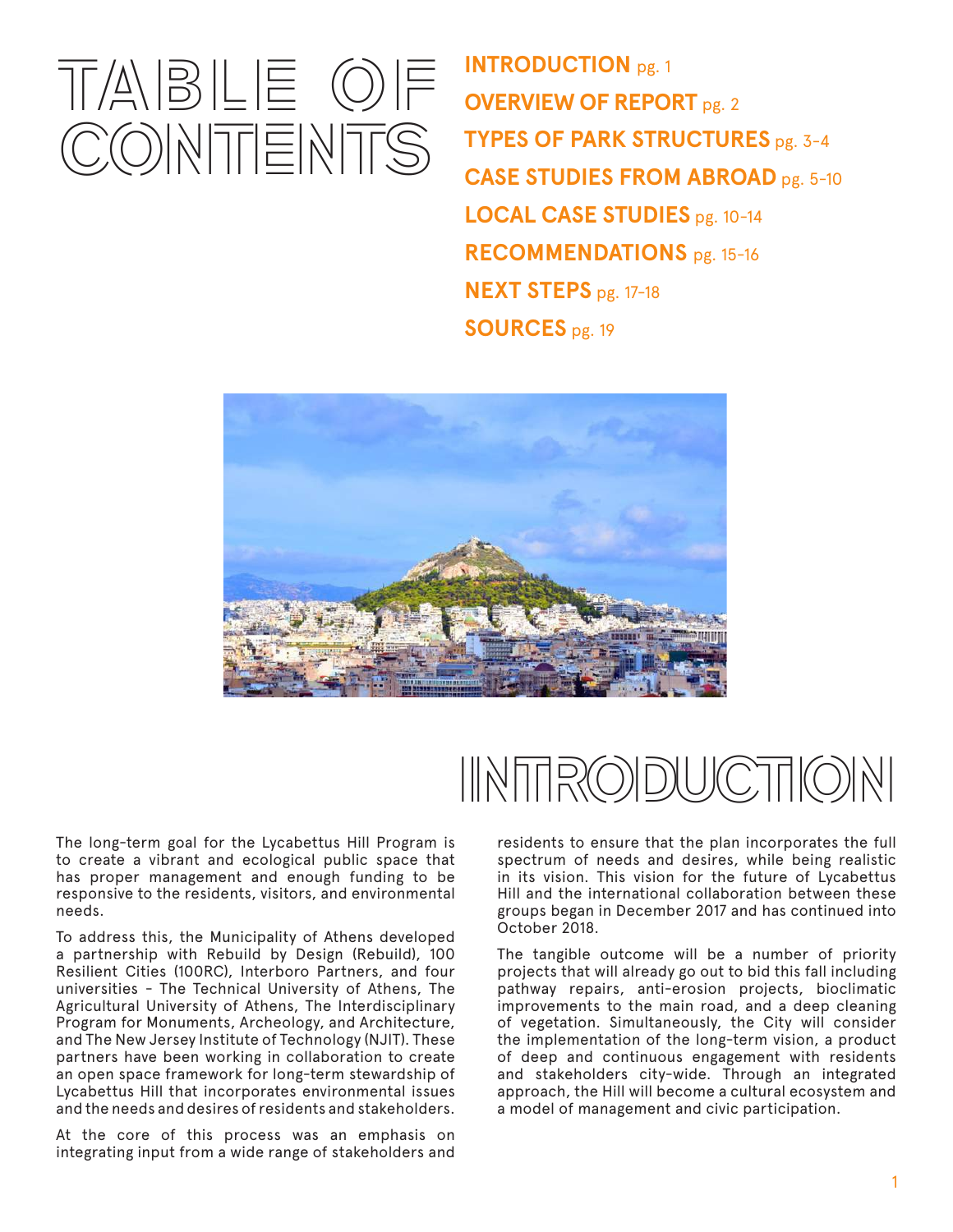# OWERWIEW **OF REPORT**

While there is limited precedent in Greece for innovative and effective management authorities for parks and public space, there is a lot to learn from the efforts that have been tried locally, as well as a host of practices that could be adopted from parks elsewhere. This report is an overview of best practices and lessons learned regarding managing authorities from parks locally and abroad, with specific recommendations to be considered in the implementation of a future management body for Lycabettus Hill. Although structures of management authorities are inherently linked to corresponding funding mechanisms, this report mainly focuses on the role of the city, community, private, and philanthropic sectors in maintaining, programming and operating public green space.

Based on the articulated goals of the City's Resilience Office, and an analysis of a spectrum of well functioning public green spaces, it is recommended that the city focus on four primary functions for the long-term revitalization of Lycabettus Hill:

(1) **Operations and Maintenance:** It is of critical importance to maintain and enhance the infrastructure and ecology of the site. This includes keeping the park safe, clean and beautiful, managing erosion, preparing for shocks like wildfire and drought, and protecting the vital wildlife habitats. Beyond maintaining what already exists, the management body should oversee new capital projects and long-term planning efforts.

(2) **Fundraising:** The current budget for the site is not sufficient to implement the visionary capital projects proposed in the long-term plan nor the general maintenance of the Hill. Fundraising from the philanthropic and private sectors, as well as private citizens, can help fill the gap for maintenance, design and programming.

(3) **Programming**: The site presents opportunities for educational, social, and cultural programming. From historical bunkers to birding nesting grounds, Lycabettus can be a living classroom and site for recreation that a diversity of Athens' citizens and visitors can enjoy. By extending the array of activities, the Hill can attract an increased diversity of visitors.

(4) **Volunteer management:** There are numerous local residents who are willing and able to support maintenance and programming in Lycabettus but lack certain training and an organized structure to do so. There are already several groups that organize volunteers on site to do activities like cleaning up graffiti, yet the City is unaware of some of these programs and hasn't tapped into this invaluable resource.

Given the scale and complexity of the Hill, a long-term vision can only be realized if a responsible, effective, and sustainable management authority can oversee its implementation. This may require wide scale engagement between governmental bodies, local communities, NGO's, and the private sector, so that one of Athens' most cherished public green spaces can flourish for decades to come.

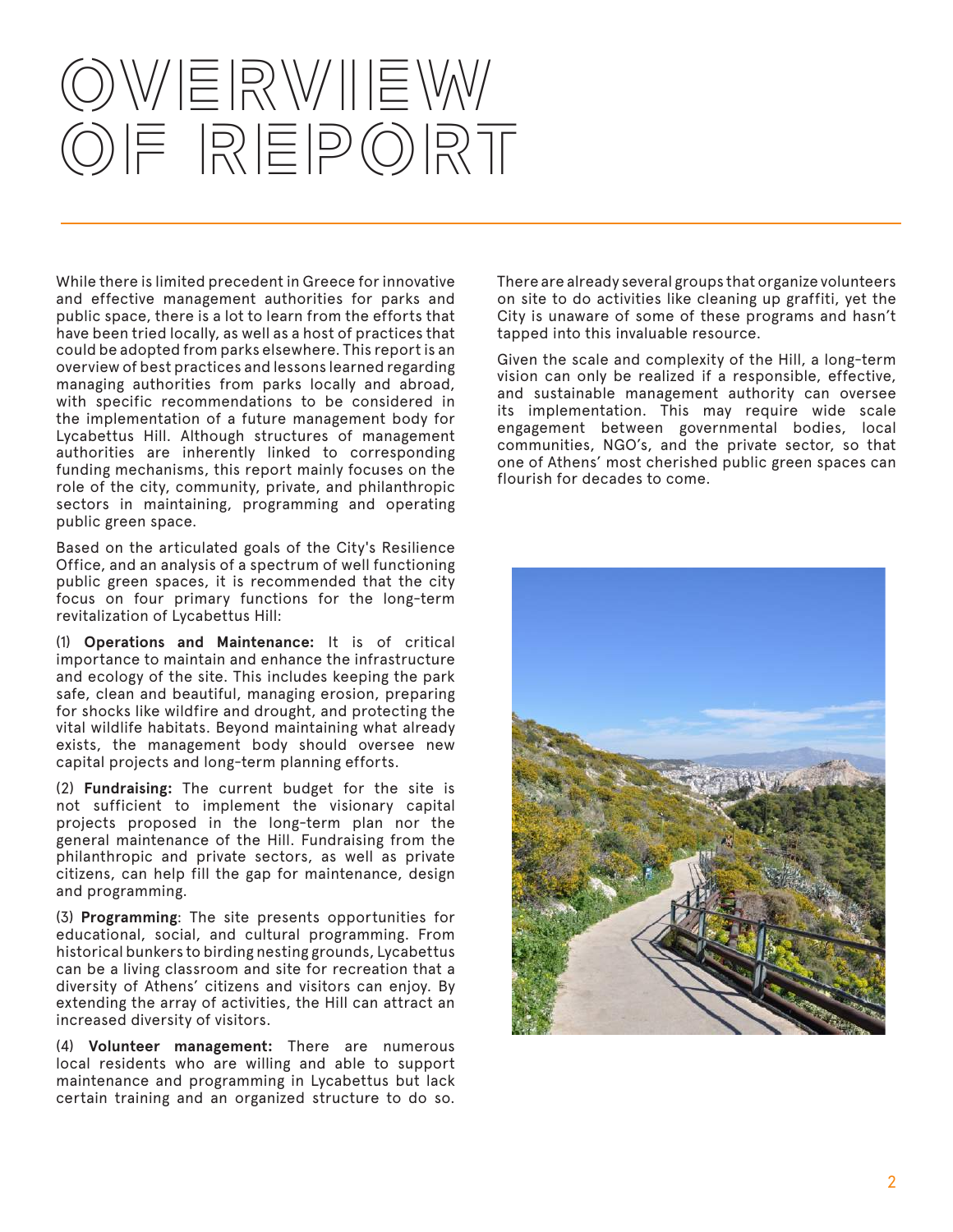# **ORGANIZATIONAL**  STRUCTURES FO PARK

**In recent decades, cities have explored alternative ways of funding, managing, constructing, and programming their public parks. This has often been a result of constrained municipal budgets, but has also been in response to community advocacy and increased urban stresses that make vibrant public green spaces all the more vital. The following models and park examples come mostly from the United States, which has taken a lead on alternative and innovative ways of funding and managing parks and public space.** 

**Below is a brief overview of different management structures or park-supporting entities. These examples highlight some of the most common types of alternative organizational structures for parks.**

## **PARKS CONSERVANCY/CORPORATION**

Many parks have adopted an organizational structure which allows a private organization to expand the capacity of the City's management ability and authority. The size and capacity of park conservancies varies widely whereas some are created for the purpose of additional fundraising, while in other instances, the conservancy supports programming and leads capital improvements. However, from the perspective of the park user, there is meant to be a seamless partnership between the City and the non-profit partner ensuring a smooth experience.

### Parks Conservancy, Shared Management:

Under this model, the relationship between the non-profit conservancy and the municipality can vary widely. In practically every case, the land belongs to the municipality and/or another government entity, and the conservancy has a clearly defined role in working with the city to manage or fundraise for the park. In many cases, the park administrator, the municipal employee responsible for overseeing a specific park, is jointly appointed as the executive director of a private organization dedicated to the park. For example, Prospect Park in Brooklyn, New York demonstrates a limited conservancy model where the maintenance and operations are under the purview of the municipality, while the fundraising and discrete capital improvements are under the purview of the conservancy.

On the other end of the spectrum, larger parks conservancies take on the majority of the management of the park as well as other responsibilities. Also located in New York, the Central Park Conservancy has a management agreement with the City's Parks Department whereby the conservancy employ 80% of the Park's maintenance and operations staff and provides 85 percent of Central Park's \$37.4 million annual budget through fundraising and investment revenue. The Conservancy has also prescribed and carried out a restoration management plan for the Park; manages the capital restoration of much of the Park's landscapes and facilities and creates programs for volunteers and visitors. It is important to note that a conservancy can start with a limited role and increase its presence and mandate over time.

### Fully Autonomous Conservancy

Similar to the other models of conservancies, a fully autonomous parks conservancy is responsible for the entire maintenance and operations of a park. In this model, the City and/or another government entity owns the land and the private entity that manages the park, and enters a long-term lease agreement (usually 99 years) with strict guidelines around development and programming. For example, the Brooklyn Bridge Park Corporation is responsible for the maintenance, operations, and capital improvements of Brooklyn Bridge Park, yet the land remains owned by the City of New York.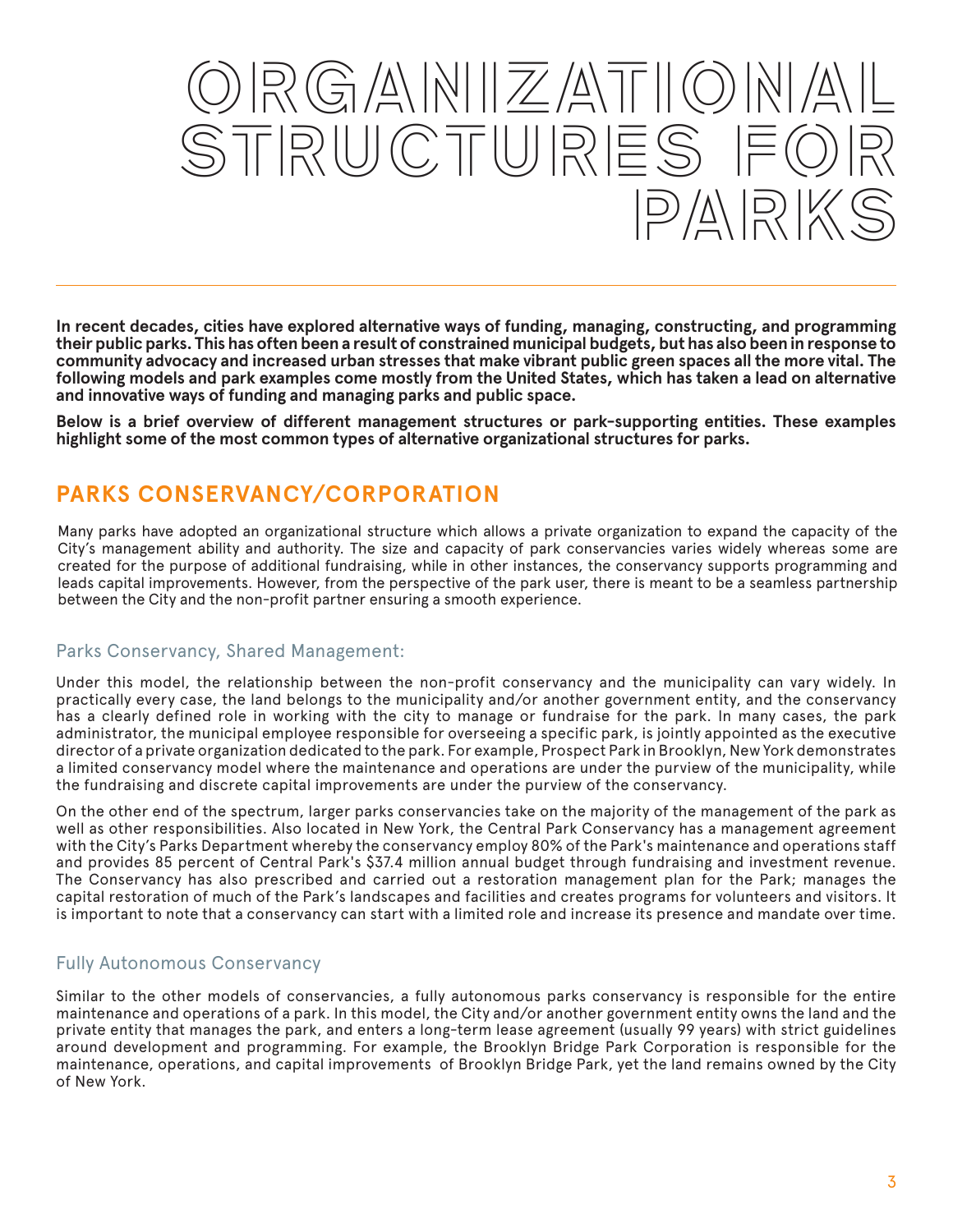## **"FRIENDS GROUP"**

Friends Groups vary widely in scope and scale, yet are almost entirely formed by an impassioned group of residents that want to improve their local park. Friends Groups can have a formal structure and non-profit status or a less formal organization comprised of a cohesive group of people that are committed to their local park. At their core, they serve as watchdog and can take on an advocacy role for their sites. Friends Groups can be an important source of volunteers for parks projects, both maintenance and programming. Many Friends Groups evolve organically and morph into conservancy organizations that serve as formal partners to public agencies. They can also exist when there are other park management structures models functioning at the same time.

Friends Groups are particularly significant since they are perhaps the most helpful starting point to improve a local park. By activating the local citizenry, or embracing an already active group, the City can leverage a group of stewards to advocate for increased resources and attention. For example, Friends of Pelham Bay Park in the Bronx Borough of New York City initiates special projects, runs park cleanups and hosts fundraisers to support activities. This includes fundraising for exercise equipment, beach wheelchairs, and a pond cleanup, to name a few.

## **PARKS FOUNDATION**

Although this model isn't a direct management structure for parks, many cities have "parks foundations" that raise money for projects within parks. In each case, a non-profit entity is set up with the responsibility of fundraising for the improvement of parks. This structure aims to take advantage of individuals and organizations that would like to contribute to parks, whereby the city is unable to receive funding directly. Their role is primarily as a financial conduit with minimal responsibility for in-house project execution. For example, while the Portland Parks Foundation has a staff of only 4 people, it has raised \$11 million dollars to projects in publically owned parks. Compared to a parks conservancy, where a specific park receives direct funding from a donor, a parks foundation can be more equitable since it redistributes funding to a selection of parks, including those with less fundraising capacity.



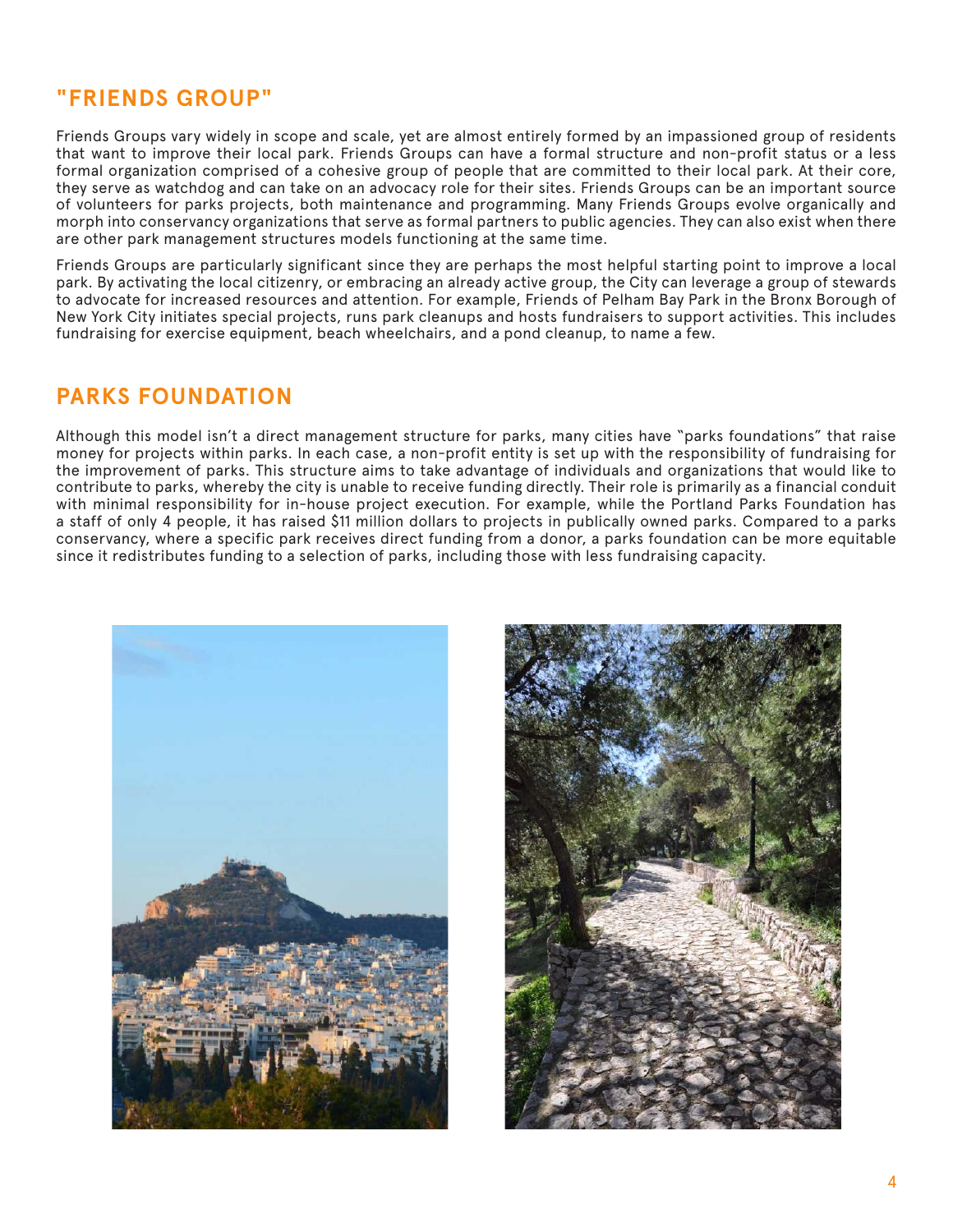# CASE STUDIES FROM ABROA

In recent decades there have been numerous shifts in the way that parks are funded, operated and maintained. Depending on the local context, various management schemes have been put forth to support parks on a range of areas including the funding of specific capital projects, management of operations, volunteer management, and programming. Given the lack of precedent in Greece, it is worthwhile to look outward for lessons learned and best practices in alternative park management structures. Below are four case studies from Europe and North America that each demonstrate different approaches to park management. Each case study contains background information, the management structure, and key takeaways that can potentially be applied for the future management of Lycabettus Hill.

| <b>BROOKLYN</b>    |  |
|--------------------|--|
| <b>BRIDGE PARK</b> |  |

- New York City, USA - 85 acre / 35 hectare - Operating Budget: ~\$20 Million - Opened: 2010

Brooklyn Bridge Park (BBP) sits along a post-industrial waterfront by the New York City East River waterfront, 1.3 mile (2.1 km) in length. Opened in 2010, the park was the site of community advocacy for green recreational space since the 1980's. When the Port Authority, a regional entity that oversees transportation, planned to sell the land for commercial development in 1984, a wave of conversations about the site as a public asset began. Years of advocacy from the nearby residents about various uses that could benefit the community led to the development of the Friends of Brooklyn Bridge Park group. The Friends Group began by advocating for government funding, citizen input, and prioritization of this contested site. In order to demonstrate the potential for the waterfront park and build a constituency for an alternative plan for the waterfront, the group developed a strategy to create interim paths of accessibility at a time when it wasn't accessible. The major turning point for this was when the group organized a memorial at the site following the events of September 11, 2001. This was a very powerful means of energizing residents about the potential of the site since they were never before allowed so close to the water.

After years of advocacy and grassroots activism from the adjacent community, the New York State Governor and New York City Mayor signed a Memorandum of Understanding (MOU) in 2002, which gave ownership of the site to the City and dedicated an initial \$360 million of capital funding for construction. Part of the agreement stipulated that the park would be required to be economically self-sufficient by developing land in its area into commercial and residential properties thereby fully supporting the long-term maintenance and further construction of the park. Although this was an effective and cost-efficient way of raising a large amount of money needed to fund the park beyond initial construction, the agreement was not without controversy. There have been years of lively debates regarding the change in character of the neighborhood brought about by the new in-park development of luxury residential apartments and a hotel, resulting from a change in previous zoning ordinances. Nonetheless, the development has actually allowed for the park to self sufficient like it was intended and the city has not had to give additional dollars for operations or capital.

Construction of the park began in 2008 and first opened in 2010 with a phasing program that allowed the public into the park as other portions of the park were completed. Brooklyn Bridge Park is now an integral part of the Brooklyn waterfront, receiving over 5 million visitors last year.

### MANAGEMENT STRUCTURE

The MOU signed by the Mayor of NYC and the Governor of the State of New York called for the creation of a new non-profit entity, the Brooklyn Bridge Park Development Corporation (BBPDC) to oversee the design, construction and future operations of the park. The board of the BBPDC is appointed by the Mayor of New York City and approved by both the State and City. As such, the BBPDC is a City-owned non-profit entity that manages the operations and maintenance of the park. The entire funding is provided by revenue-producing development, such as residential and commercial uses on the park's footprint. The board has 17 members, comprised of influential political, non-profit, and private representatives.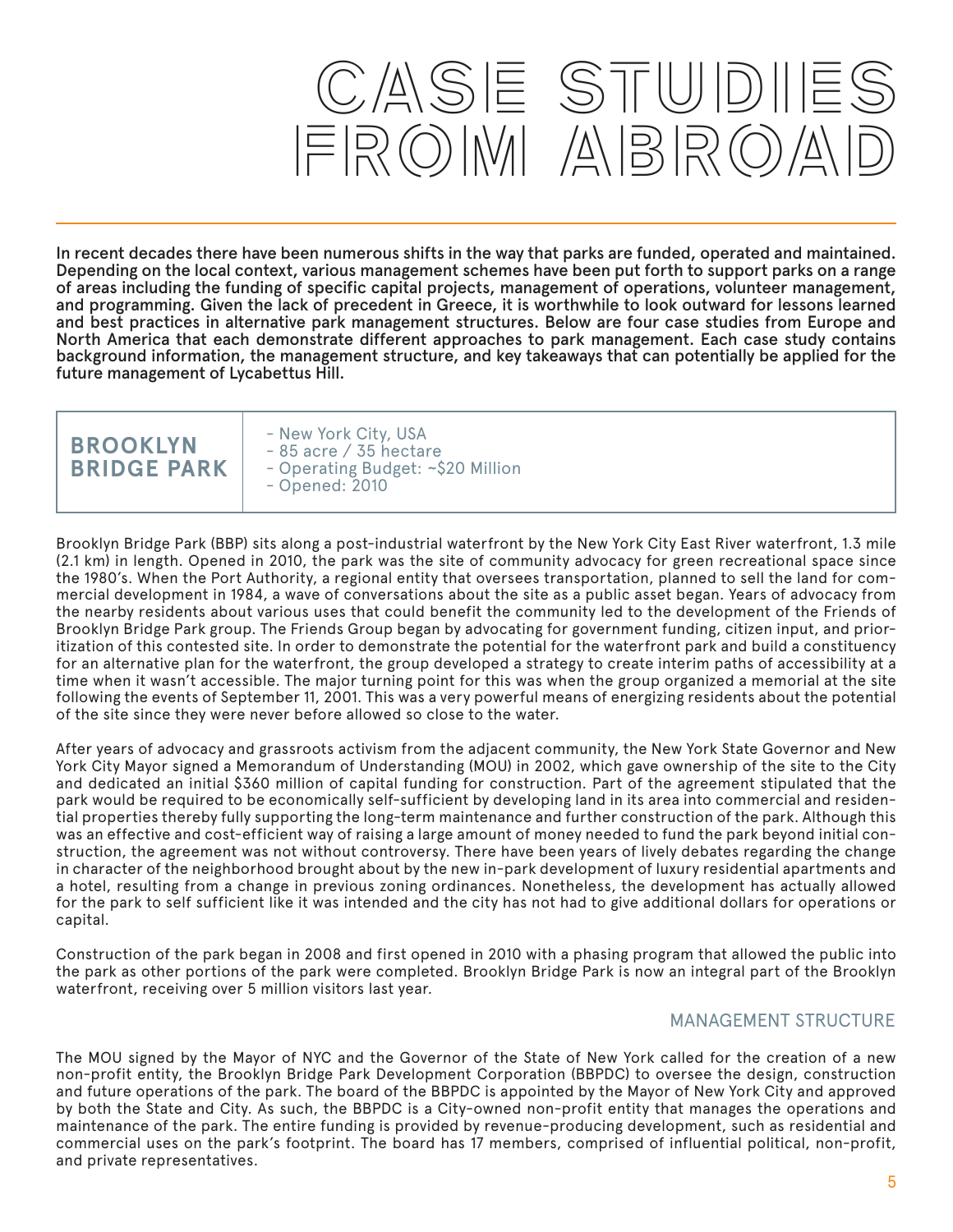In addition to the Corporation, the Brooklyn Bridge Park Conservancy, a separate non-profit entity, oversees the programming, fundraising for programing, and volunteer management of the park. The conservancy was born out of Friends of Brooklyn Bridge Park, predating the park corporation, giving it a more direct connection to nearby residents and institutions. The conservancy has a self-appointed board made up of key individuals and institutions including local community boards, municipal districts, and state representatives. Additionally, the conservancy has 15 staff members, split between fundraising, programming, and volunteer management.

In addition to these two entities, there is a separate community advisory group that was created to advise the Corporation on issues relating to the operations and development of the park. The Brooklyn Bridge Park Community Advisory Council ("BBPCAC"), was formed as a body comprised of individuals representing community groups, businesses, and local municipal and state political districts. The Brooklyn Bridge Park Community Advisory Council (CAC) is the primary forum through which the community can provide feedback and comments to the Corporation on its major initiatives and policies. The Council's formation was mandated in the Corporation's contract and there are 27 members that represent a wide variety of local interests and concerns.

### KEY TAKEAWAYS

#### Separate management entity, conservancy, and community advocacy group

Brooklyn Bridge Park has a model in which responsibilities are split amongst different entities. Undoubtedly, the BBP Corporation holds the most power as it receives the funding from the new development and is responsible for the maintenance, operations, and capital projects. But as noted above, there are three separate entities that have different mandates in relation to the park. The composition of each entity is varied, increasing the representation and voice of local, municipal, and regional stakeholders in the park. Additionally, setting up one unified entity to oversee all these responsibilities can be very complex and splitting responsibilities can be more efficient, manageable, and effective.

#### Don't wait to begin activating park stewardship

Large scale revitalization and development of a park can take years to implement, while interim programming and enhanced maintenance can begin right away. To demonstrate to the public that the city is serious about the long-term revitalization of the site, it's important to demonstrate that the city are getting started right away.

#### City and State MOU develop separate management authority, with shared power

Brooklyn Bridge Park is an excellent example of collaboration amongst different governmental authorities. New York State ultimately ceded ownership of the site so that responsibility primarily laid with the City to develop it. In this negotiation both entities agreed that a separate third-party should be developed, the Brooklyn Bridge Park Corporation. The non-profit corporation is owned by the City of New York and as direct owner of the site, the New York City Mayor appoints the management board members. However, to share power over the site, the State Governor and other key stakeholder must approve them. This inherently creates a consensus-based management board that is less susceptible to changing administrations.



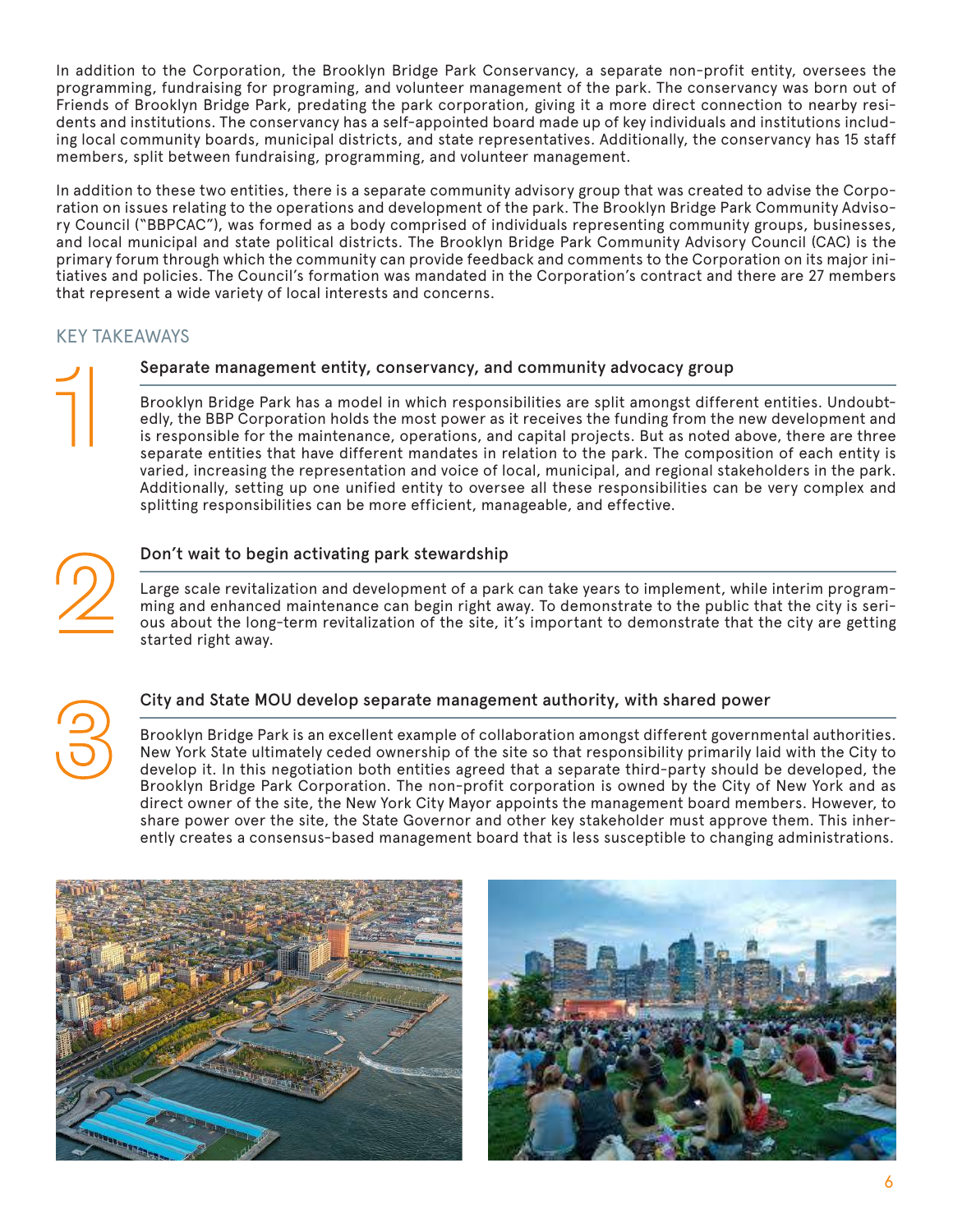

- Berling, Germany - 961 acre / 389 hectare - Design: 1933 / Opened: 2010

Tempelhof Field was initially a central airport in Berlin, which closed in 2008 and was reopened as a public green space for the city in 2010. The site has been managed by the non-profit group, Green Berlin, which manages many of Berlin's public parks. Green Berlin was formed in 1992, shortly after reunification of East and West Berlin in order to support the management of green spaces. When the park was opened to the public in 2010, the city sought to involve a number of citizen initiatives on the site, putting out a call for ideas and projects. This led to the development of various community gardens, kiteboarding activities, dog runs, mini golf, and other initiatives. Simultaneously, city planners began a master planning process for redevelopment with the proposal to create housing and commercial developments on the periphery of the site.

Soon after the release of the plan in 2014, a group of nearby residents and activists came together to contest it. The group, known as 100% Tempelhof Field, gathered enough signatures against the plan to force a city-wide referendum. In a much contested battle between the City and the protest group, residents of Berlin ultimately rejected the City's plan and advocated to keep the entire site for recreation. Following the referendum, the master plan was put on the sidelines and the city designated a portion of the park to become the site of housing and processing of several thousand refugees and asylum seekers. The city is still trying to revive their master plan for development on the periphery of the site, albeit with much stricter guidelines as set forth in the referendum.

#### MANAGEMENT STRUCTURE

Tempelhof Field is a municipal property and belongs to the State of Berlin, but is managed by the non-profit Green Berlin, a state-owned group of companies responsible for developing and executing a wide range of projects, open spaces and parks. Originally started as a non-profit dedicated to operations and maintenance of a small number of parks, it has grown over the years to offer services including project development, building management, park and operations management, public relations, event production, fundraising and marketing through its various non-profit subsidiaries. A nine-member supervisory board monitors the group's work and includes a representative from the Secretary of State, the Senate Department for the Environment, Transport and Climate Protection, and the Senate Department for Urban Development and Housing.

Also active on the site is the 100% Tempelhof Field volunteer/activist group which oversees various initiatives including programming, outreach, advocacy, and volunteering for the park. The referendum, and subsequent law that was passed in 2014, created a strict statute regarding public consultation and limits to development along the periphery of the park. In consultation with the appropriate senate department and Green Berlin, the citizens group created a charter requiring all on-site design and programming to be planned and initiated in consultation with the elected citizens committee.



#### KEY TAKEAWAYS

#### Create call for proposals for programming led by citizens on the site

In order to activate spaces and encourage community participation, there was a public call for proposals for projects to take place on site. The projects were selected by a panel of judges including politicians and representatives from the municipality and civil society. From around 270 applications, 38 projects from the fields of gardening, education, art and culture, neighborhoods and sports were selected in a twostage process. Today, there are 18 projects on the Tempelhofer Feld, which regularly exchange and inspire each other. The projects of the Tempelhofer Feld tie in with the existing potential of the open space and the needs of the neighborhood.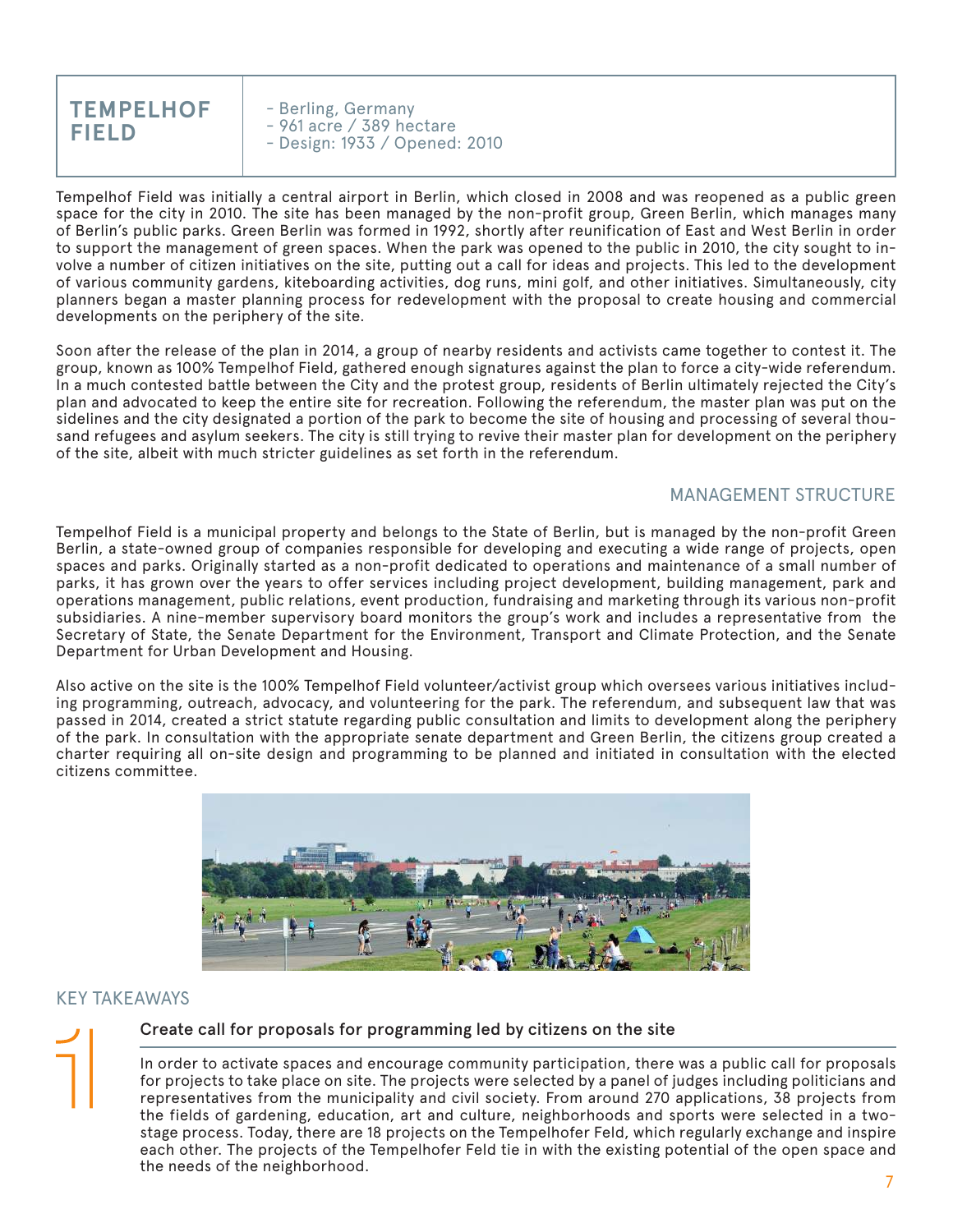

#### Be Open and Transparent With The Public

The lack of honesty from the city regarding the affordability of the proposed apartments on the periphery of the site was regarded as one of the central motivations uniting the opposition and ended up costing the city a lot of time and money. Although it may seem politically expedient to play down or hide certain aspects of a master plan, local citizens have the capacity to see through crafted communications and the trust built over several months of engagement can be quickly lost. Therefore, an honest and collaborative engagement will produce better results than an opaque process clouded in mystery and suspicion.



#### Outsourcing the management and operations of green space to a single entity

The entity 'Green Berlin' is an example of alternative management of green public space, where the City has outsourced much of its management and operations, construction, and design of green spaces to the non-profit that it now owns. Under this model, rather than developing individual management authorities for each park, a single entity could be created that supports the management of this park as well as various green spaces in the City.

- New York City, USA - 526 acre / 213 hectare
- Opened: 1867

#### - Operating Budget: ~\$11 Million

Prospect Park is the largest park in central Brooklyn, New York that borders a diversity of ethnic and socioeconomic communities. As with many of New York's parks, Prospect Park saw a significant resurgence in recent decades. In the 1980's, the New York City Department of Parks and Recreation began decentralizing its operations, placing commissioners in each borough and hiring administrators to run specific parks. Tupper Thomas, former director of the Prospect Park Alliance until 2010 and the influential advocacy group New Yorkers for Parks until 2016, was hired as the Prospect Park Administrator in 1980 and quickly began a shift in the status quo around its operations, maintenance, and design.

It was quickly understood that in order to revitalize the park, additional outside funding was needed. By 1987, the Prospect Park Alliance was formed by the Parks Department with a board of directors and a small but influential community committee. In the mid-1990s, with the influx of private, philanthropic, and municipal funds, the Alliance was able to begin a twenty-five-year restoration plan for the park's 250 acres (100 ha) of natural areas, slightly less than half of its total acreage. Prospect Park is now one of Brooklyn's most beloved parks, catering to the needs and desires of the diverse communities on its periphery.

#### MANAGEMENT STRUCTURE

The Prospect Park Alliance is a conservancy model that shares responsibility with the City to maintain and program the park. In this case, the park administrator is both a municipal employee and the director of the non-profit conservancy. In its early days, the Alliance was primarily responsible for the long-term landscaping restoration, while the City oversaw programming and maintenance. However over time, the Prospect Park Alliance took on more responsibility, including revenue-producing concessions, partial maintenance, and additional operations. As a self-appointed board, The Prospect Park Alliance board of directors is comprised of individuals who are in the position to offer both time and money to the organization. In addition to individual members, the board has a number of ex-officio members including the New York City Parks Commissioner, local city council representatives, and the local borough president.

In addition to the staff and board of the Alliance, the Prospect Park Community Committee was created in the 1990's as an advisory body with roots in the local community. The committee consists of representatives of more than 50 local organizations as well as the majority of the elected officials (federal, state and city) and community boards that represent the Park and the surrounding districts. Representatives take part in monthly meetings where they take an active advisory and advocacy role on behalf of park users and the park-adjacent communities.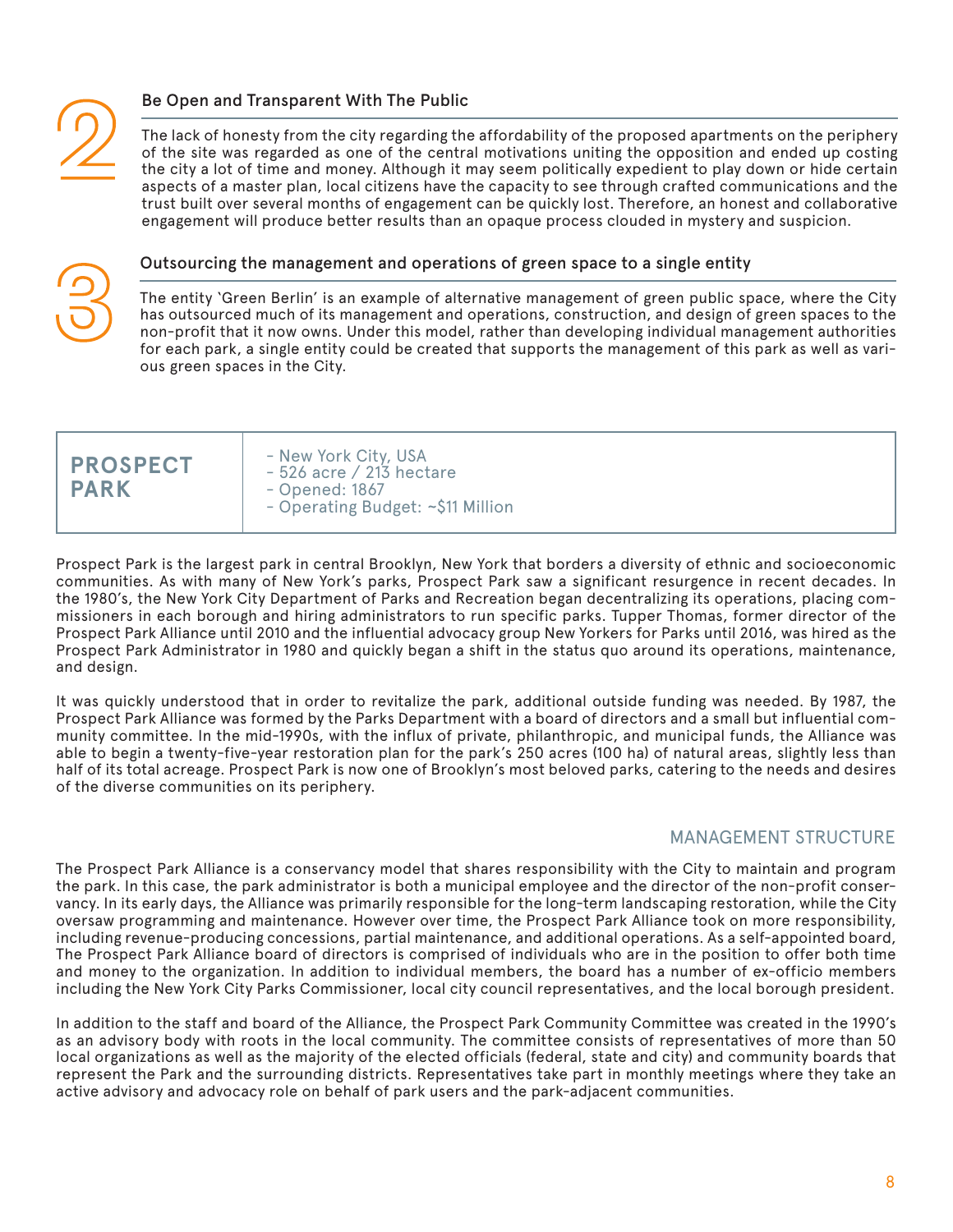



#### KEY TAKEAWAYS

#### Have a Vision and Stake in the Community Advisory Group

When forming a community advisory group, the city should be assertive in deciding the composition and role of this group. A community committee can be a great sounding board, build credit with local residents, and volunteer time and effort to revitalizing a park. However, it is important that members are not solely there for a singular interest and are willing to think about the bigger picture. In the early years of the Prospect Park Alliance Community Committee, only organizations were allowed to join, each with one representative. The city should also feel empowered to select the leader of this group in order to manage risk and accountability.

#### Form a Board with Financial and Social Capital

Once it is clear that a park's revitalization cannot solely rest on public funding, the administrator (or relevant city department) should identify individuals and/or foundations with financial means that would be willing to commit to the long-term vision for the site. Just as significant as financial investment is the ability of these early board members to recruit friends, colleagues, and associates to the cause.



#### Municipality Must Invest in the Park

In contrast to Brooklyn Bridge Park, which required years of advocacy by community members before a vision for a park could be realized, the Prospect Park Alliance was formed with the deep support and motivation of the municipality of New York City. In this case study, the City decided to invest in a park by hiring a full-time administrator, giving them the flexibility and power to leverage resources in order to fully revitalize the park. The explicit financial and operational commitment by the City was the turning point that set the park up for success.

**ROYAL PARKS SYSTEM** 

- London, United Kingdom - 5,000 acres / 2,023 hectares - Operating Budget: \$40 Million Euros

London has eight Royal Parks that were designed and constructed as early as the 14th century for royal hunting grounds. They were open as public parks starting in the mid 19th century and include Bushy Park, Greenwich Park, Hyde Park, Kensington Gardens, Richmond Park, St James's Park, The Green Park and The Regent's Park. The parks are owned by the Crown with the responsibility of their management having rested with the United Kingdom executive agency of the Department for Culture, Media and Sport (DCMS) until last year.

Now, the parks are operated and maintained by a non-profit charity, The Royal Parks, which was created in March 2017. In 2017, the Royal Parks Charity took over the role of managing the parks from the the UK executive agency and a separate charity. The two organizations were brought together to create the Royal Parks Charity in order to unite the operations of fundraising, education and park management under a separate non-governmental entity.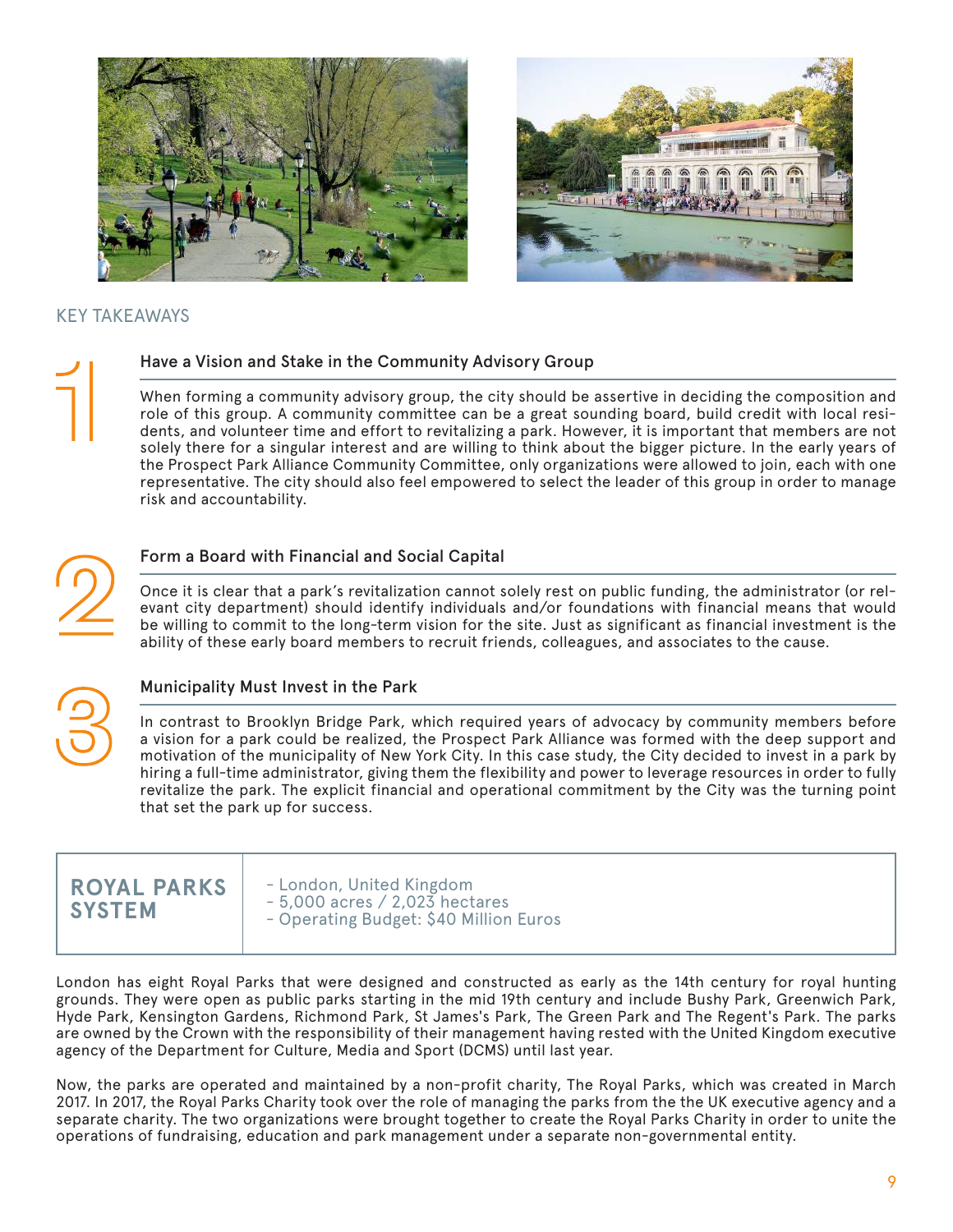### MANAGEMENT STRUCTURE

The Royal Parks Charity is led by a Board with the power to decide how the charity is run, how money is spent and oversees management and operations. The trustees are led by a Chairperson, and are appointed for their relevant professional experience. Alongside some permanent roles, other members of the board are appointed by the UK Secretary of State, the Greater London Authority (GLA), and local councils, leading to a balance of federal, municipal and local input.

Each of the eight Royal Parks have their own park manager and staff that are employees of the charity. However, maintenance of the grounds as well as facilities management are contracted to the private sector for each of the parks. These subcontracts are procured by a bidding process which has resulted in three different maintenance contractors for the parks. The park managers and employees oversee the contracts for maintenance and events production, connection to local community, finance, and human resources.

In 2018, the UK government supplied 30% of the charity's funding, leaving the parks to rely on revenue producing activities including (1) commercial events production, (2) concession stands, including park restaurants and cafes, (3) charges for use of land for public utilities and (4) fundraising.

#### KEY TAKEAWAYS

#### Diversify Revenue Stream

40% of the Royal Parks Charity income comes from major commercial events. Although this has been a critical portion of their revenue, they have been working to diversify other concessions in order to assure that they don't completely rely on the events. Given the competition between parks and venues for hosting commercial events in London, they need to assure diversification of their finances should the events not take place in their parks in subsequent years.



#### Balance Federal, Municipal and Local Representation on the Board for Stability

The board of trustees for the charity are appointed by different levels of government that have a stake in the parks. This ensures stability should one level of government change and consequently change the representation on the board.

#### Attract Funders for Capital Projects

The Royal Parks has attracted funding from private sources far easier for capital projects then for operating costs. This is typical for fundraising and should be a prime focus for projects relating to Lycabettus Hill.



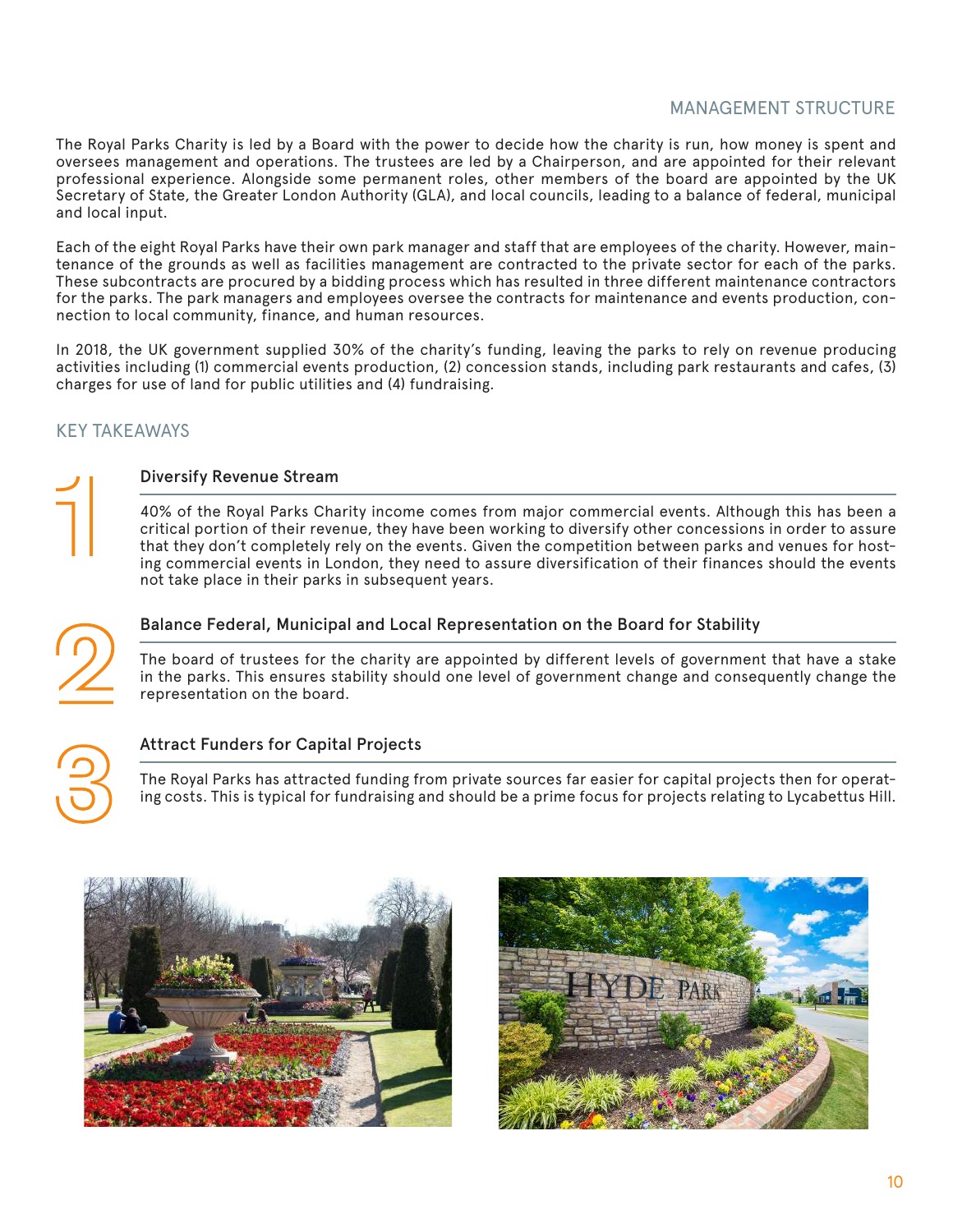# **GREEK CASE STUDIES**

## **ANTONIS TRITSIS PARK**

- Region of Attica
- 285 acre / 115 hectare
- Construction Cost: ~150 Million euros
- Completed: 1996

Antonis Tritsis Ecological Park is located at the western edge of Athens and spans around 115 hectares, making it the largest green zone in all of Attica. The park was completed in 1996, costing around 150 million euros to develop. The park is known as the "Environmental Awareness Park" because its original purpose was to serve as an ecological refuge for flora and fauna. Given the lack of protected ecological zones in the area, Antonis Tritsis Park is a space of primary significance for the region. The park features six artificial lakes, a forest, open space, and spaces for human recreation. The abundance of water has helped promote and preserve the park's rich biodiversity. The original ambition was to create a model of environmental education, but there are currently very limited educational programs led by the Ornithological Society and the Greek Scouts.

Although there was much excitement and hope around the opening of the park, it has fallen into significant disrepair in recent years. Similar to other urban green spaces in the region, maintenance has been inadequate and there's been an uptick in informal squatting and vandalism.

### MANAGEMENT STRUCTURE

This state-owned park is run by a management authority of nine members, who oversee three full-time staff. Given that the park is owned by the Greek State, the Ministry of Environment chooses the majority of the members of the board, while there are three positions that are held for local community groups and NGO representation. As such, the composition and duration of the board is almost entirely in the hands of the Ministry of Environment.

Until 2011, the revenue of ~125,000 euros from permitting events and other concessions was going directly back to the park. However, that year the newly elected political administration changed the composition of the management authority which consequently led to a shift in the finances of the park. The previous revenue-producing model was abandoned and the State was meant to fill the funding gap. The State neglected to fund the park to its previous levels, leading to its perpetual decline.

#### KEY TAKEAWAYS

#### Management authorities need a mechanism for stability

Unequivocally, the unstable and often short governing terms of each member of the the board of directors has been articulated by several interviewees as the main challenge to the management of the park. In conversation with two former presidents of the board, they both lamented the fact that they lost significant momentum, couldn't plan long-term, and couldn't implement large-scale plans given the instability of their term. In both cases, the board changed because of changes in the political administration. Had there been a structure in place to have continuity for board members, a sustainable financial and management model could have been put in place.



#### Revenue of concessions should go directly to maintaining the park

For several years prior to 2011, the revenue-generating concessions and activities in the park were going directly into the budget for maintenance and operations. However, in 2011, with a shift in the board of directors, the park lost these sources of revenue and became reliant on state funding to cover the deficit. This had a significant impact on the budget and the park lost its sustainable revenue stream. In conversation with a former president of the board, the recommendation was clear: do what you can in order to create a sustainable financial model to maintain and operate the park.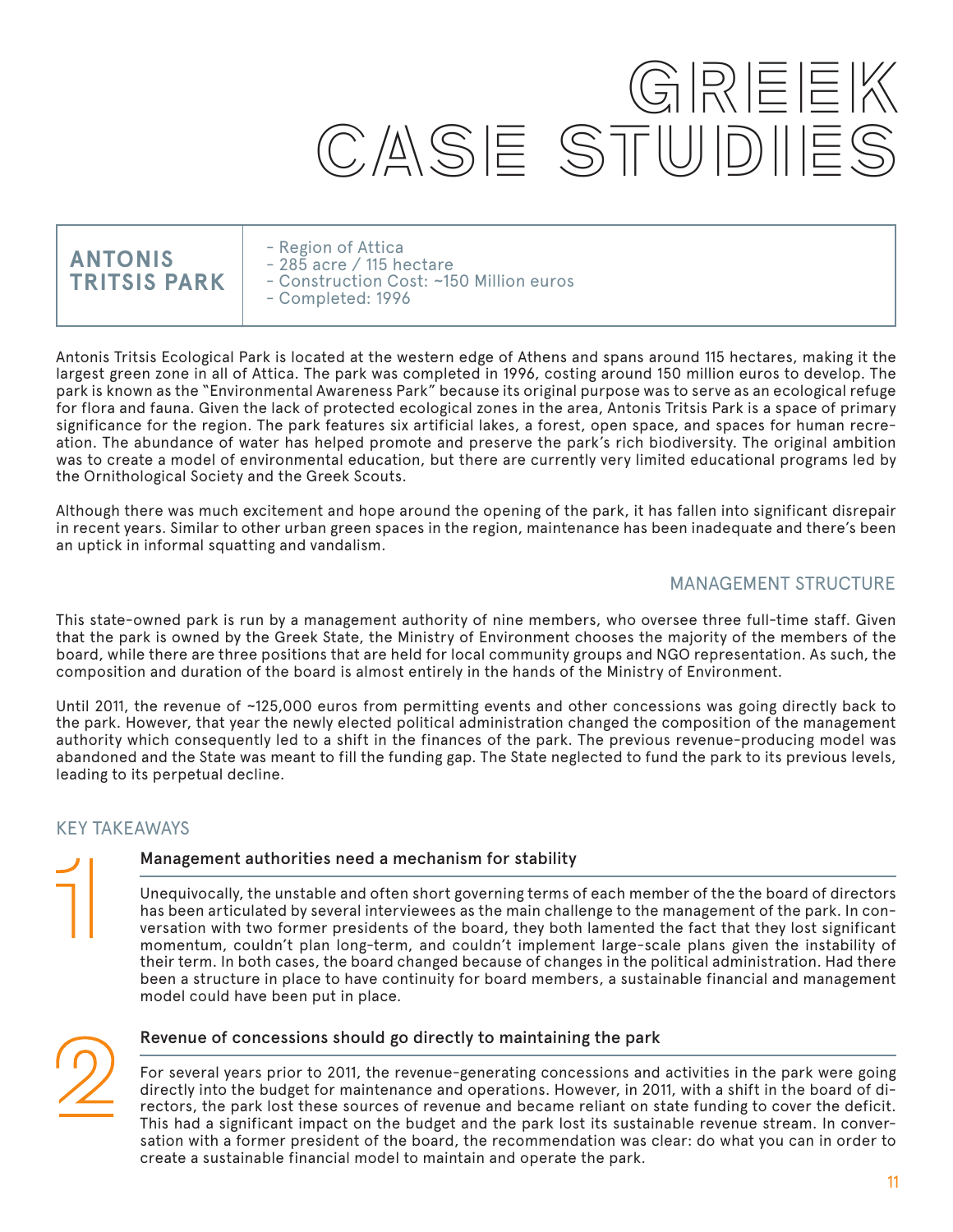#### Formalize/institutionalize the NGO's/community groups that do programming

There are three main NGOs that support the programming and maintenance of the park -- The Hellenic Ornithological Society, The Greek Scouts, and KEAN. Much of the programming is based on their own initiative and there is no formalized entity or structure to coordinate activities. It was noted that a more formalized structure could have been beneficial to the volunteering groups, creating more collaboration and effective use of the park.

| <b>SNFCC</b> | - Stavros Niarchos Foundation Cultural Center<br>$-50$ acre / 20 hectare<br>$\sim$ Construction Cost: $\sim$ 670 Million euros<br>- Opened: 2016 |
|--------------|--------------------------------------------------------------------------------------------------------------------------------------------------|
|--------------|--------------------------------------------------------------------------------------------------------------------------------------------------|

The idea behind the Stavros Niarchos Foundation Cultural Center (SNFCC) was first formed in 1998 with the Stavros Niarchos Foundation's (SNF) decision to fund the construction of new facilities for the National Library of Greece. After years of planning and negotiations between the state and the foundation, the scope was significantly increased to include a massive park and a home for the National Opera. In 2008, renowned architect Renzo Piano was chosen to design the site and given a budget of 627 million euros. The new center was developed at the site of the old horse race track, a 20 hectare (50 acre) area located a few kilometers outside the center of Athens.

The SNFCC opened in 2016 and has been met enthusiastically by tourists and visitors alike. At the same time, given its very large budget and construction during the Greek crisis, there were many who questioned the project. Nonetheless, the SNFCC is one of the most ambitious cultural projects in recent Greek history and the first private-public partnership of its type. The impact of SNFCC on the status quo regarding public space and governance in Greece is still unclear. With over 1 million visitors in 2017, the SNFCC is a widely used public space that has shifted the perception of public-private partnerships regarding in Athens.





### MANAGEMENT STRUCTURE

The current management authority is a product of initial negotiations between the Greek State and the Stavros Niarchos Foundation. For the construction phase, SNF was given land for construction by the Greek state. After construction was completed, the land was handed off back to the State as a donation, according to previously agreed upon stipulations. Currently the Greek State has full control of operations and maintenance. There is one entity that is funded by the foundation for the specific purpose of managing the state-owned park. The public management authority is comprised of a 7 member board of directors, appointed solely by the Greek state. The term of each board member is 3 years, allowing for some stability regardless of changes in administration.

The original intent was for the Greek State to completely fund the operations and maintenance of the park out of the revenues from the facilities (ex: library, opera, café, parking, events) once construction was complete. However, to ensure sound operations, the Stavros Niarchos Foundation will continue to fund the park for the first five years.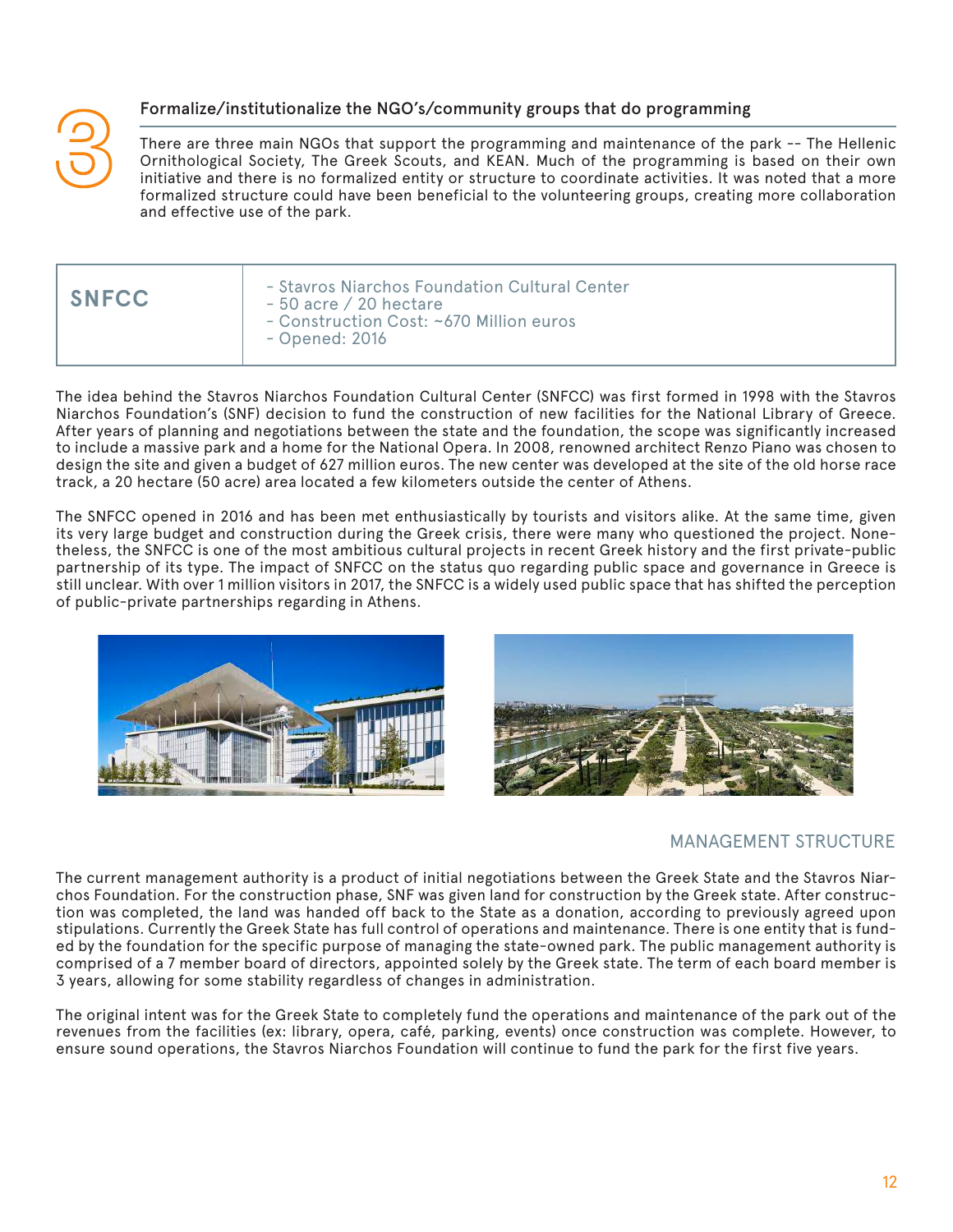#### KEY TAKEAWAY

#### Create Revenue-Producing Concessions to Fund Maintenance and Operations of Park

The SNFCC was set up for success by using private dollars for the construction, and the planning of revenue-producing concessions on site to fund operations. This arrangement gave the philanthropic sector assurances that their investment would pay off. If the municipality was to look for funding of capital improvements for Lycabettus Hill by private entities, a sound financial sustainability plan for future operations would be needed.

#### Public-Private Partnership can allow for the creation of an ambitious public space

The creation of the SNFCC will undoubtedly be difficult to replicate given the massive expense and unique political will at the time, but it demonstrates the potential of public-private partnerships and foundation funding, but it demonstrates the potential of public-private partnerships and foundation funding.

|  | <b>PRESPA</b><br><b>PARK</b> | - Prespa<br>- 650 square kilometers<br>- Declared Park: 1974 |
|--|------------------------------|--------------------------------------------------------------|
|--|------------------------------|--------------------------------------------------------------|

The area of Prespa is shared by three countries; Greece, Albania and The Republic of Macedonia. The first transboundary park in the Balkans, Prespa is an enormous protected area that is over 650 square kilometers in size. Although there are shared initiatives amongst the neighboring countries, since 1974, Greece has created a separate Greek Prespa National Park on the Greek side of the border, responsible for overseeing an area over 350 square kilometers. This area encompasses two significant lakes, Mikri and Megali Prespa, as well as their wider lake basin which extends to the tops of the mountains which surround them.

After the official declaration of the Greek Prespa Park in 1974, environmental groups began implementing piecemeal interventions to protect habitats and landscape. Active environmental groups eventually came together to form the Society for the Protection of Prespa (SPP) in 1990. The SPP was created as the collective body of ten active environmental organizations, both Greek and European, with the goal of synthesizing the various initiatives taking part throughout the park, enhancing the connection with the local communities and having a local presence, and increasing the funding for conservation and education.

In the first decade of its work, the SPP worked largely independently of the government, until Greek national legislation in the early 2000's required that parks and ecologically significant areas have public management bodies. As such, the Prespa National Park Management Body (PNPMB) was established in 2003, with the main objective of protecting the natural and cultural heritage of Prespa. Since the PNPMB was established, the SPP has actively supported the work of the management body, through the education of its staff, sharing years of experience and expertise in the field of protected areas management.

### MANAGEMENT STRUCTURE

Prespa demonstrates perhaps the best example in Greece of shared management between a public management authority, local municipalities, and a NGO. Although on paper PNPMB is the authority responsible for activities such as wetland management and providing information and raising awareness, in reality their main responsibility resides in protecting the area against illegal activities such as unlicensed sand extraction and hunting, issuing licenses for guiding and scientific research, and granting quality certification logos to businesses operating in the area.

Given the SPP's long legacy of management and conservation in the region as well as its ability to fundraise much-needed money, it is the main body that secures and manages the funding for 1) appropriate management of natural resources, 2) sustainable forms of development, 2) the protection of threatened species, and 4) the education and engagement of the public.

The SPP is composed of a board which includes one representative of each of the founding ten environmental organizations, an executive committee comprised of five elected individuals that meet more regularly, a president with a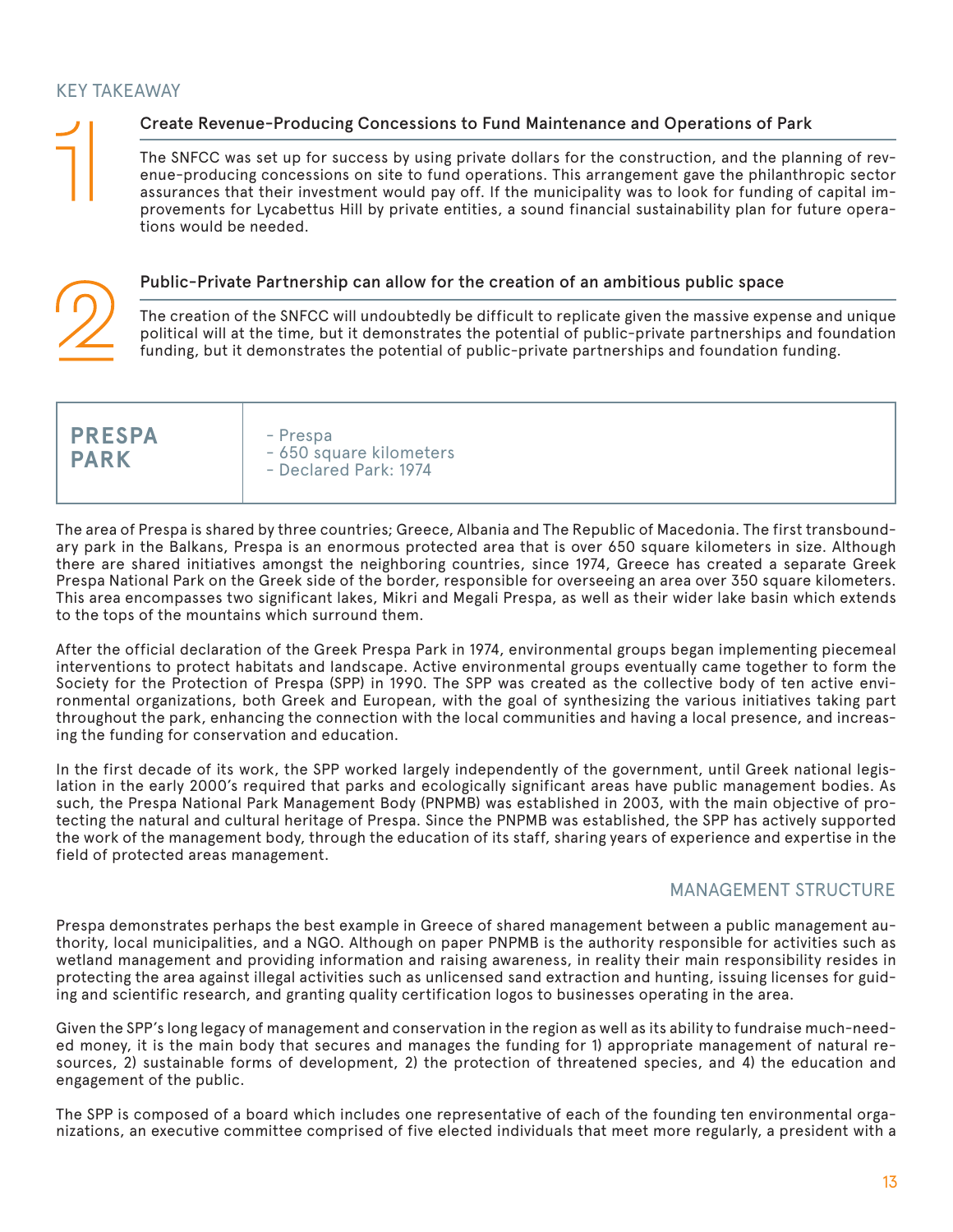two-year term elected by the board, and a managing director. For 2017, SPP raised nearly 1 Million Euros; 75% of which came from the private sector and 25% from the European Union. The current chair of the Public Management Body for Prespa is Dr. Nikos Yannakis, and representatives are largely chosen by the State Ministry for Environment and Energy. Although it was not possible to get more in depth information on Prespa's management authority for this report, it would worthwhile to look further into their structure.

The most tangible joint management initiative between these two central bodies is the Prespa Wetland Management Committee, which oversees Lake Mikri Wetlands, the most significant ecological area since it impacts the various habitats and livelihoods of local people. Since SPP was executing large nature management programs, but PNPMB had the executive authority, SPP proposed creating a special committee composed of all relevant stakeholders that included State, Regional, and local government representatives; SPP; and representatives of local farmers, fish-breeders and fishermen. This committee has operated effectively for the last ten years and as an advisory committee to the board of the management authority, it makes formal recommendations that have all been unanimously accepted. According to an official from SPP, the committee has been successful because everyone gains from the dialogue and bridge-building when there is a common, tangible interest among the parties.

### KEY TAKEAWAYS

#### Forming an NGO as an Alliance of Committed Organizations

Prespa Park is maintained so well today because of the deep commitment of a large number of NGOs. Much like the beginning of the Prospect Park Alliance, all the relevant NGOs were put under a formalized umbrella organization, The Society for the Protection of Prespa, which created a committed and accountable body. Rather than there being duplication amongst like-minded NGOs, there is a strong synthesis of expertise and resources that allows the park to thrive. Each partner organization is represented in the leadership of SPP, ensuring equal participation and accountability. Additionally, partners have access to varying resources and networks, each contributing to the maintenance and development of the site in their own way.

#### Create Strong Connection Between Management Authority and NGO Network

Another reason for Prespa Park's success is the seamless relationship between the public management authority for the park and SPP. In a conversation with the policy sector coordinator for SPP, she pointed to the very tangible and non-political relation between the two entities as the main cause of success. She recommended the creation of committees or initiatives that are shared between the two entities that require scientific and consensus-based decision-making between all stakeholders. As mentioned above, the Prespa Wetland Management Committee is one such shared body. For Lycabettus, there are a number of technical, non-political areas that could be the basis for coordination between relevant stakeholders. This collaboration helps build trust and stability between partners.

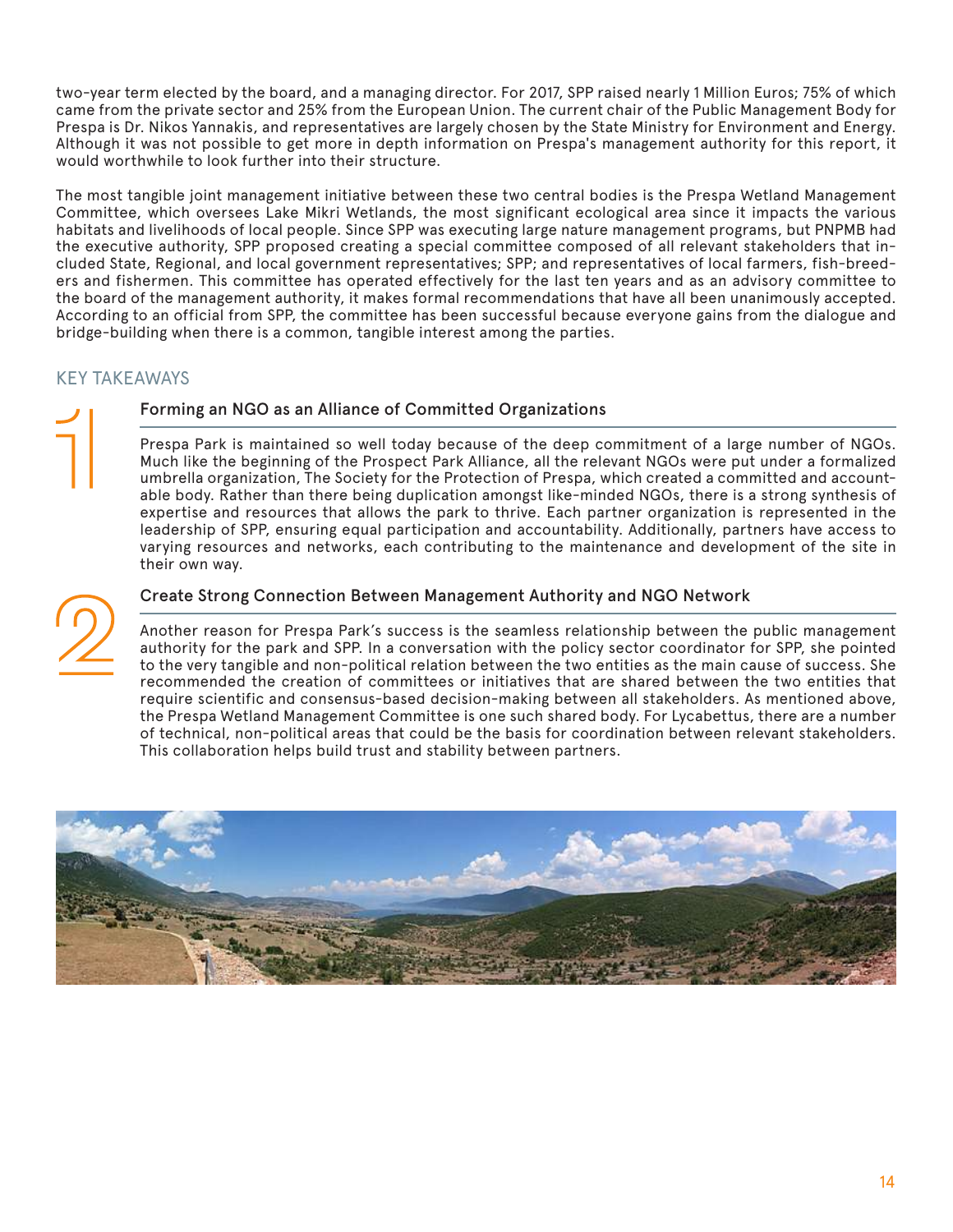# KEY INTERWENTIONS **FOR LYCABETTUS HILL**

**The recommendations below are an aggregate of the key takeaways from the various case studies that are most relevant to Lycabettus Hill. Some of the recommendations would be appropriate next steps in the process that the office of Resilience and Sustainability can manage on their own, while others require further research and consultation.** 

## **FORM AN ADVISORY GROUP OF COMMITTED NGO'S**

Advisory groups can be helpful supportive entities to advocate for funding and prioritization, keep stability amongst changing political administrations, test ideas, provide technical expertise and solicit input. There are many forms that the advisory group can take, along with different levels of formality. In some of the abovementioned case studies, these groups formed organically over time without support from the city. In others, it was the city that organized the group.

In the case of Lycabettus, the City needs to develop a constituency that feels a sense of ownership over the Hill and can be responsible for fundraising, programing and advocacy in the near term. The constituency can take on the responsibility to activate the site, build stewardship in the individuals, community organizations, and NGOs that feel connected to the Hill as well as build a foundation for future fundraising support. Over time, this advisory group can morph into a Friends Group or more formalized conservancy model with official non-profit status and legal responsibilities that the municipality negotiates.

## **SEPARATE MANAGEMENT AUTHORITY AND THE EVENTUAL NGO GROUP**

In the long term, it is advised to separate the public management authority that is legally necessary for the Hill from the eventual Friends Group/Conservancy that can take shape. As in the case of Society for the Protection of Prepsa, each entity has their role and mandate and the successful management of the park relies on their seamless partnership. Lycabettus Hill should have a conservancy model that has explicit responsibilities that the management authority may be unable to manage on its own.

## **CREATE SPACE FOR ORGANIZATIONS TO LEAD PROGRAMMING**

In speaking with several experts on park revitalization, a common theme of success revolved around the government's willingness to allow citizen initiatives to be run independently of direct city oversight. Although Lycabettus is defined primarily as an urban forest, there are a plethora of opportunities for programming that could be led by local residents and organizations. Beyond helping build public support and a constituency for the site, creating the space for citizens to program builds social cohesion and community partnerships that address the social dimension of public space. This led to the success of Brooklyn Bridge Park, Prespa and Tempelhof Field.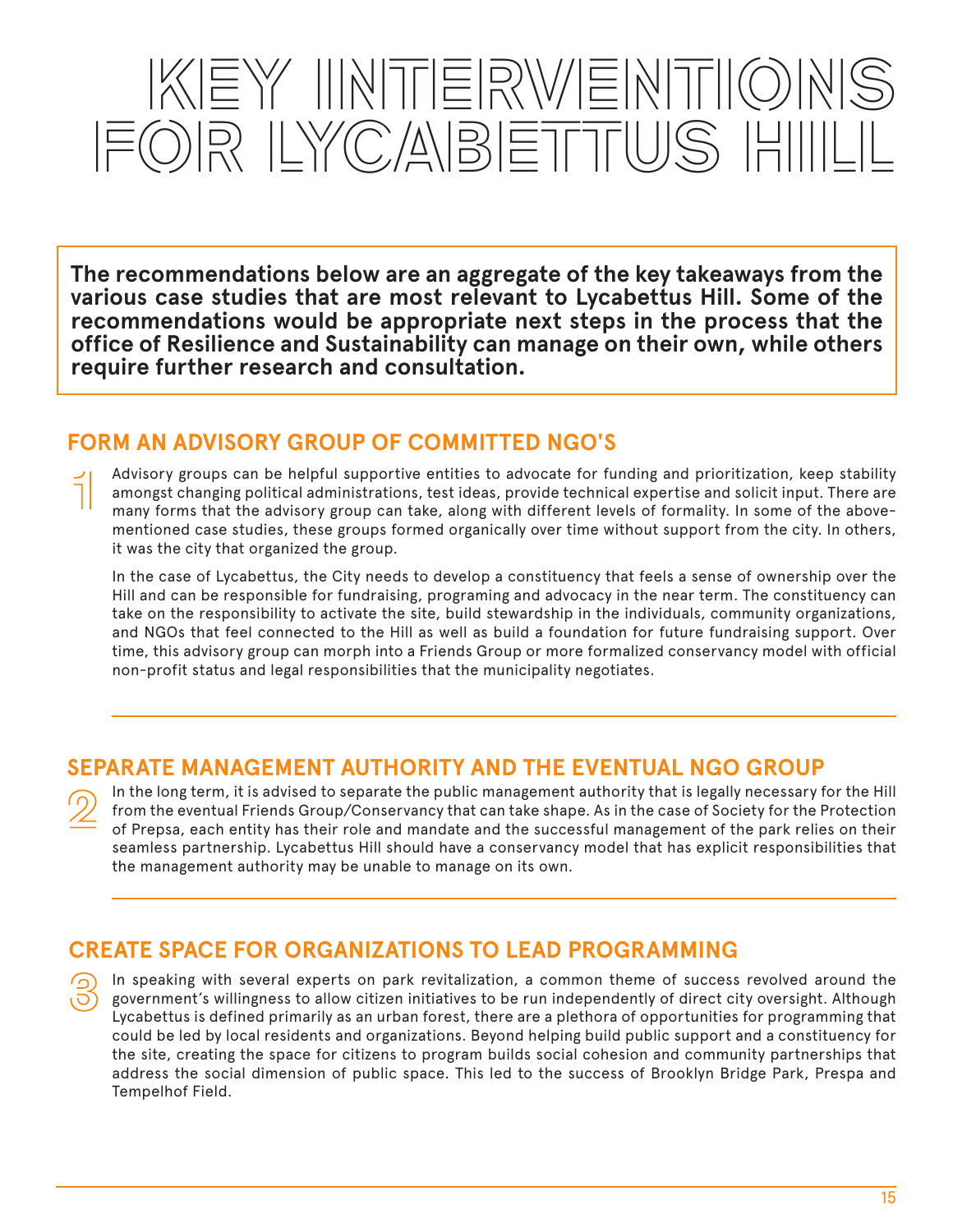## **CREATE SHARED INTEREST BETWEEN CITY, REGION, AND STATE**

Ownership and governance of the Lycabettus Hill by three separate state and municipal entities presents a significant challenge. Lycabettus Hill cannot be neatly divided between the theatre, the road, and the various different areas. There are critical interdependencies and great opportunities when the site is seen as one entity. When implementing the long-term plan for Lycabettus, it is critical that the different government bodies are part of a formal structure that is created so that each knows its role. In a number of the above case studies, agreements were signed between the different city, state, or regional authorities in order to cede responsibility to just one entity, usually the City. In these cases, the other entities were still able to keep a sense of ownership. For example, although the City became the sole owner of the Brooklyn Bridge Park, the State had input the composition of the board of directors of the park authority.

## **CREATE A MANAGEMENT AUTHORITY WITH LONGER, STAGGERED TERMS AND DIVERSE REPRESENTATION**

In interviews with various experts who have been involved in managing public space in Athens, one of the biggest issues relates to the length of the term of the management authority and/or the public ministers overseeing it. For numerous parks, the term of the management board was capped at two years, prohibiting the ability of a board to build momentum, plan long-term, and implement the plans that were designed.

In cases where the board was able to remain longer than two years, there were still the issues of turnover between public ministers or government officials with changing administrations. This would often destabilize the structure and long-term plans of the board. Board terms should be staggered so there is never a full turnover. Additionally, representation on the board by different levels of government can help manage the turnover of an entire board by ensuring that there is not a complete change if one public minister changes.

## **HIRE A PARK ADMINISTRATOR**

When the maintenance, operations, and programming of a public space are delegated to a number of entities, there is less impetus or accountability to maintain and operate the site to the best standard possible. A single park administrator on-site who reports to the managing entity will have a better understanding of local needs, can build connections and partnerships with residents and community groups, and can demonstrates a city commitment to park revitalization.

## **INVEST IN VOLUNTEER MANAGEMENT**

There are currently a number of volunteer groups that are already active in Lycabettus Hill, yet operate without support from the City, including a group that regularly cleans graffiti on the site. Investing in the management of volunteers can lead to a wide range of benefits, ranging from park maintenance and beautification to social cohesion and public support. Managing volunteers requires time and resources, but can yield great returns. A helpful starting point would be organizing a meeting with groups that have done park clean-up or volunteer events before to learn from them and identify specific ways to support these efforts. There are different ways to support these groups such as finance, materials, and communication.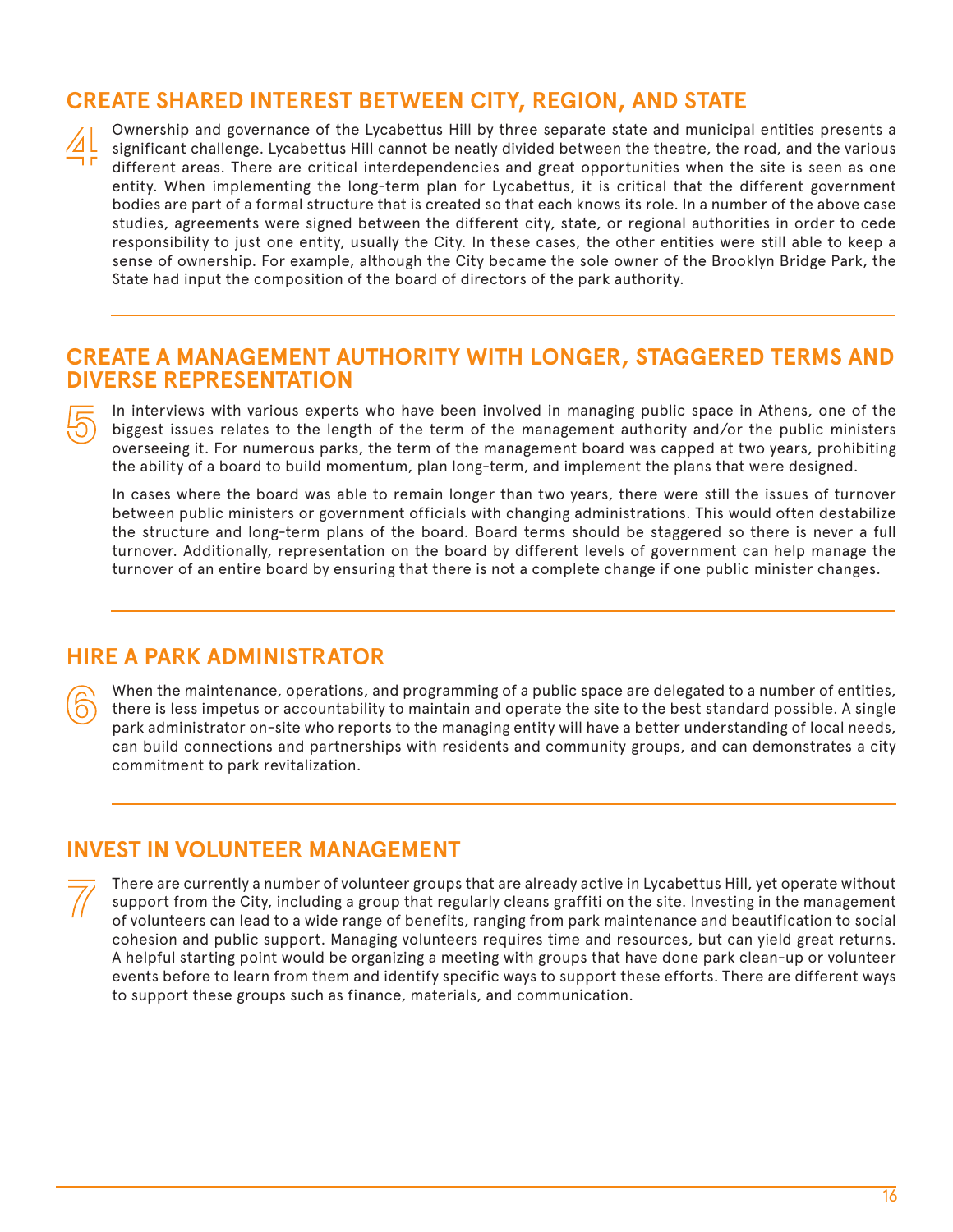# **NEXT STEPS:**

# **IMMEDIATE NEXT STEPS INCLUDE....**

#### MEET WITH HIGH LEVEL STAKEHOLDERS TO TEST IDEAS AND GET NEW IDEAS

Meetings can be with individual people or as a collective group, similar to the thematic focus group meetings that were held at City Hall. Gather individuals or representatives with experience in public management authorities and present early ideas and receive feedback.

#### MEET WITH GOVERNMENTAL ENTITIES

Depending on the legislative process, meet with the two other governmental entities overseeing the space, the Ministry of Culture and the Ministry of Environment, to propose an implementable management structure.



#### FORM ADVISORY GROUP OF NGO'S

A) Invite the strongest and most influential supporters that have been engaged through the Lycabettus Program to an organizing meeting. Criteria: access to constituencies, technical experience, access to funding, international/ EU connection, political influence, commitment, diversity, demonstrated enthusiasm, trustworthy.

- B) Ask for a commitment
- C) Set primary goals for developing stewardship
- D) Present ideas, receive feedback, adjust, and see if any representatives are missing
- E) Create fundraising, programming, governance committees

### PROPOSE STRUCTURE OF MANAGEMENT AUTHORITY

Incorporating input from this report, meetings with relevant stakeholders, and legislative mandates, a proposed structure for the management authority should be put forth.

#### BEGIN THE LEGISLATIVE PROCESS TO IMPLEMENT A NEW MANAGEMENT AUTHORITY

Appoint one person on city staff to begin this process. That person should be transparent with the other governing agencies.



#### CREATE ECONOMIC PLAN

In conjunction with the proposal for a management authority, an economic plan of expected revenue and costs along with an expense and capital budget for improvements should be created. The structure of the authority, and the economic plan should inform one another.

### INCENTIVIZE EARLY PROGRAMING

Gather lessons from the events hosted by partners on the Hill and meet with partners, including Synathina, to think about ways to activate sites on the Hill that are in line with the long-term plan. One possible idea is to put out a call for proposals for activities on the site. This is a good area to work with an advisory group or early stages of a Friends Group.



#### LOOK FOR A STRONG INITIAL PHILANTHROPIC PARTNER

Ask local foundation to support the Friend's Group for the first 2-3 years giving an opportunity to begin programing and build a constituency

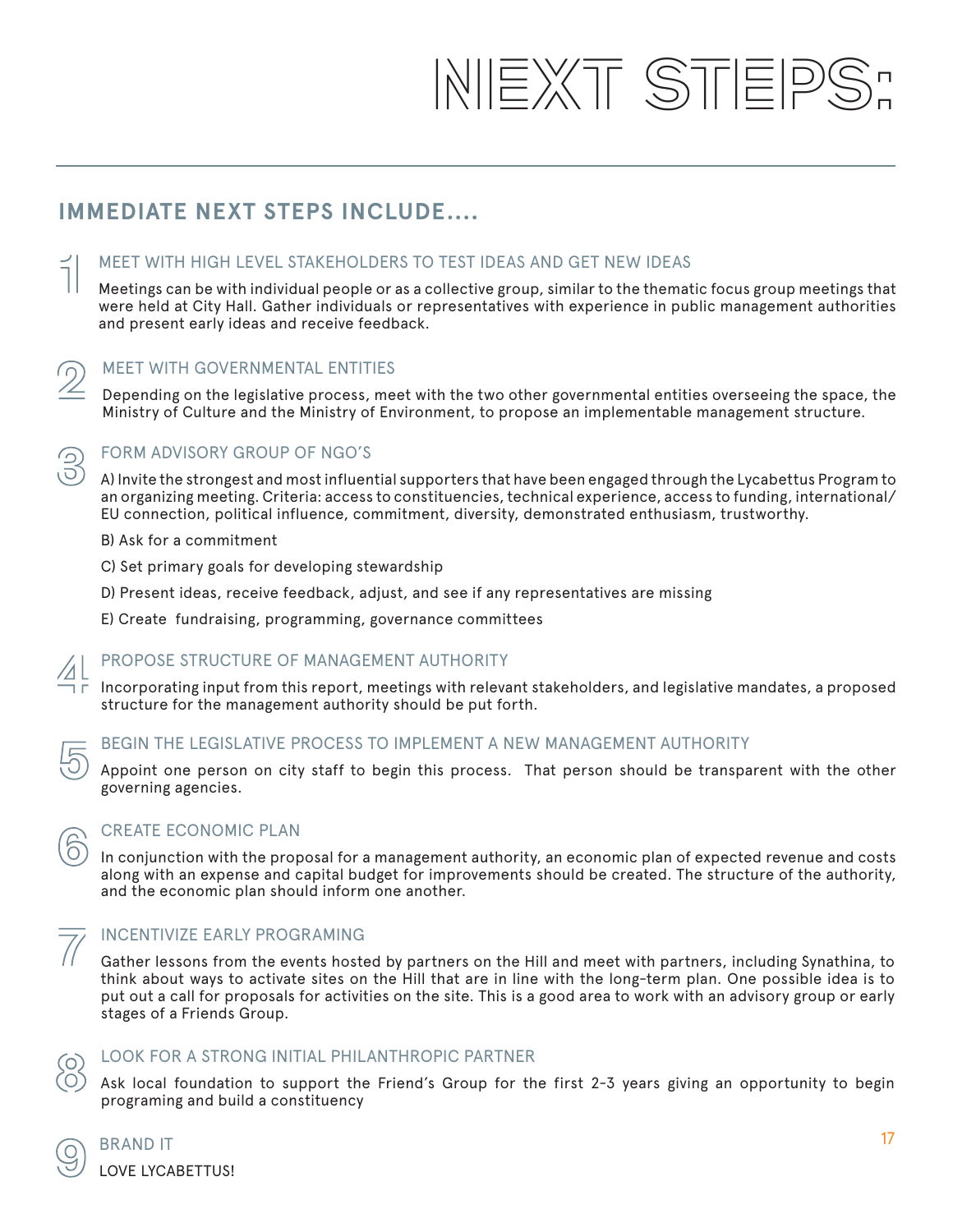# LONG TERIM STRUCTURE:

## **IN THE LONG-TERM......**

**Lycbaettus Hill will have a responsible management authority that has a board appointed by different government bodies, a committed NGO that supports programming, fundraising, and advocacy, and a parks administrator leading the collaboration between the two.** 

The management authority for Lycabettus Hill should be an effective body with mechanisms for stability, where appointees have the necessary experience needed to manage public space and are chosen from the state, region, and city along with a seat for the parks administrator.

The NGO supporting Lycabettus Hill should be an autonomous group composed of at least seven NGOs from Athens, Greece, and abroad. This group should advocate for the enhancement of green space, have access to technical expertise, organize programming on-site, and help fundraise for capital projects. The group's self-appointed board will have representation from the municipality and the region.

The management authority and the NGO should have a seamless relation with joint committees that are non-political and consensus-based, including the maintenance of ecology, erosion, water management, and habitat protection.



*Walking tour of flora and fauna on Lycabettus Hill led by WWF and Paths of Greece in October 2018*



17 18 *Athenians about their vision for Lycabettus Hill in July 2018 'Mobile Street Team' using the map, model, and survey to engage*